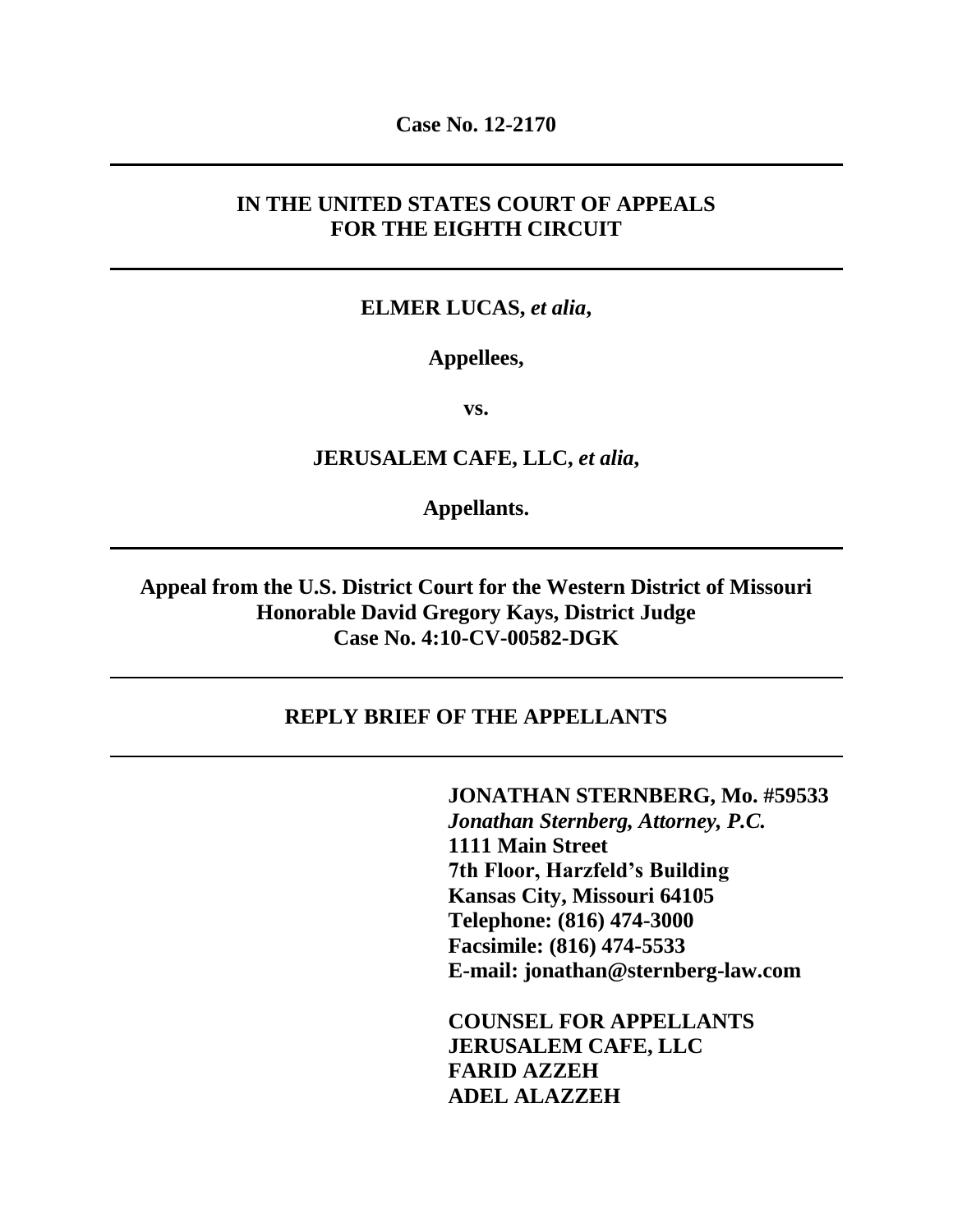# **Table of Contents**

| A. The defendants' challenge to the plaintiffs' standing to claim back-due                                                                                                                                   |  |
|--------------------------------------------------------------------------------------------------------------------------------------------------------------------------------------------------------------|--|
| B. <i>Hoffman</i> directs that federal employment laws may not be applied so                                                                                                                                 |  |
| C. Congress's decision in the IRCA absolutely to prohibit employing<br>undocumented immigrants and paying them any wages denies them<br>standing to seek the relief of back-due lawful wages under the FLSA, |  |
| D. The Secretary of Labor's interpretation of the laws at issue in this case<br>is incorrect and is not entitled to any deference from this Court28                                                          |  |
|                                                                                                                                                                                                              |  |
|                                                                                                                                                                                                              |  |
|                                                                                                                                                                                                              |  |
|                                                                                                                                                                                                              |  |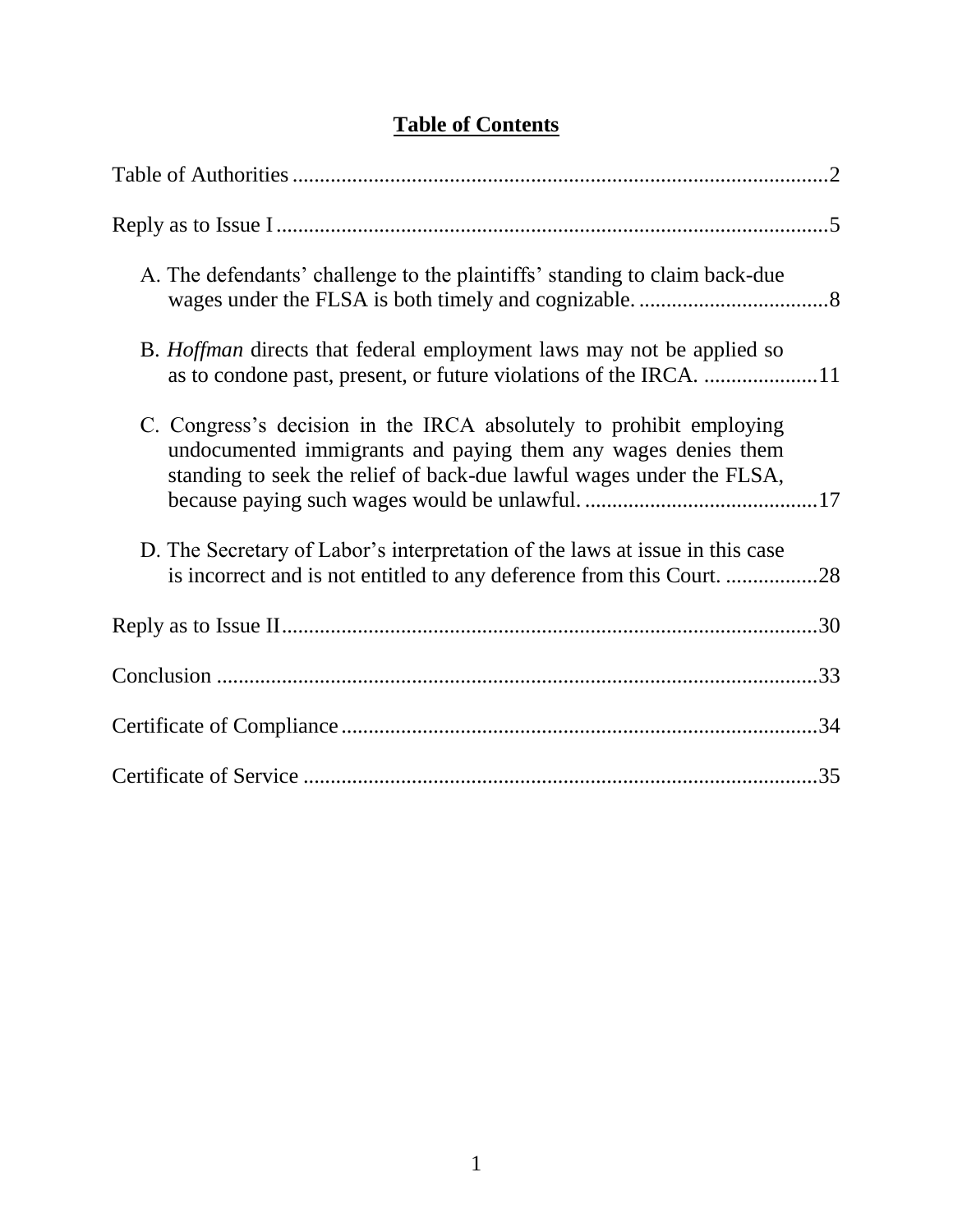# **Table of Authorities**

| <b>Cases</b>                                                                |
|-----------------------------------------------------------------------------|
|                                                                             |
|                                                                             |
| Bollinger Shipyards, Inc. v. Dir., Office of Workers' Compensation          |
|                                                                             |
|                                                                             |
|                                                                             |
| Del Rey Tortillaria, Inc. v. Nat'l Labor Relations Bd., 976 F.2d 1115       |
| Donovan v. Burgett Greenhouses, 7759 F.2d 1483 (10th Cir. 1985)18, 19       |
| Egbuna v. Time-Life Libraries, Inc., 153 F.3d 184 (4th Cir. 1998)  9-10, 17 |
| Galdames v. N & D Inv. Corp, 432 Fed. Appx. 801 (11th Cir. 2011),           |
| Hoffman Plastic Compounds v. Nat'l Labor Relations Bd.,                     |
| Hoffman Plastic Compounds, Inc. v. Nat'l Labor Relations Bd.,               |
| Hoffman Plastic Compounds, Inc. v. Nat'l Labor Relations Board,             |
|                                                                             |
|                                                                             |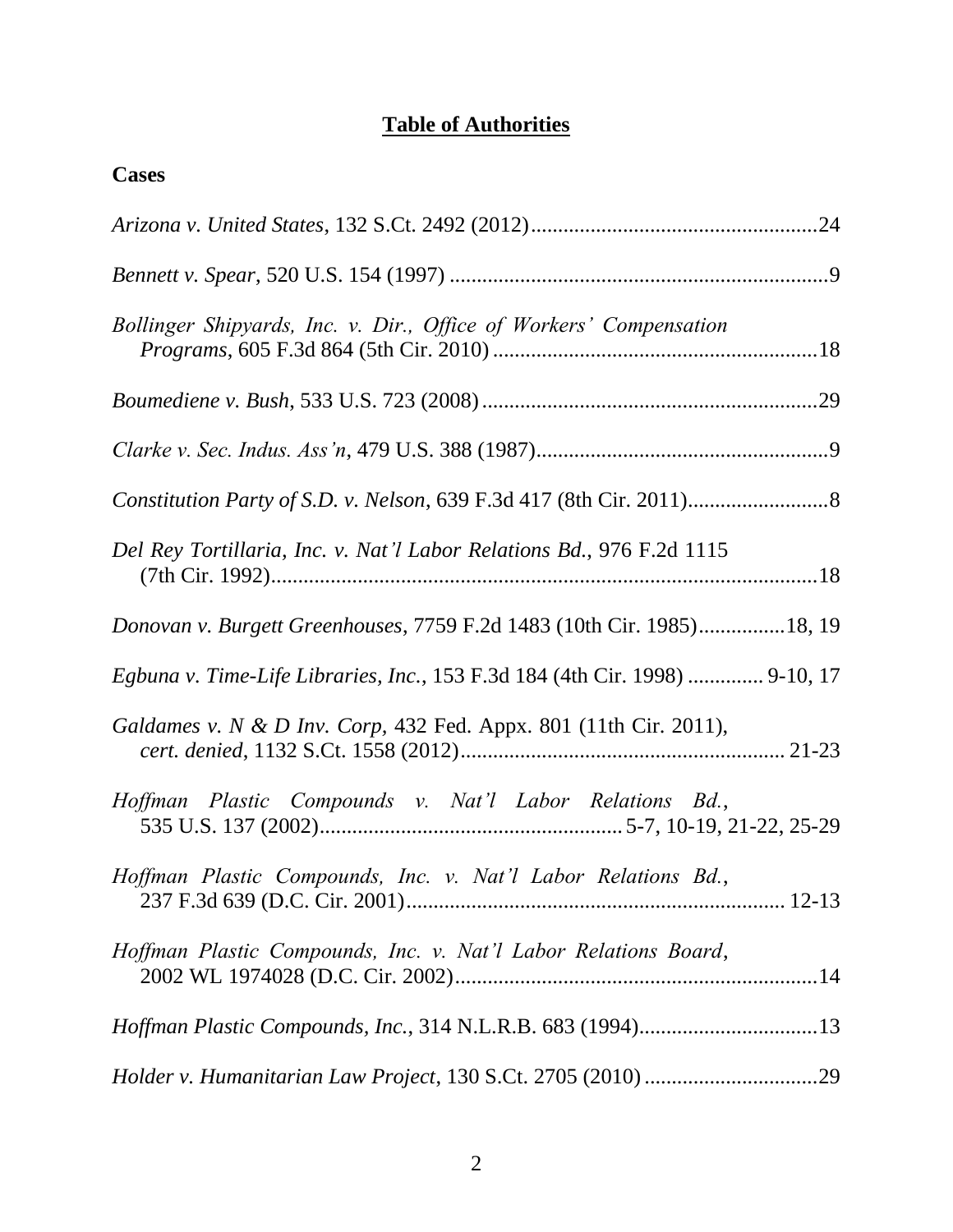| Hosanna-Tabor Evangelical Lutheran Church and School v.                    |
|----------------------------------------------------------------------------|
|                                                                            |
|                                                                            |
|                                                                            |
|                                                                            |
|                                                                            |
| Sure-Tan, Inc. v. Nat'l Labor Relations Bd., 467 U.S. 883 (1984)13, 19, 22 |
|                                                                            |
|                                                                            |
| <b>Constitution of the United States</b>                                   |
|                                                                            |
|                                                                            |
| <b>United States Code</b>                                                  |
|                                                                            |
|                                                                            |
|                                                                            |
|                                                                            |
|                                                                            |
|                                                                            |
|                                                                            |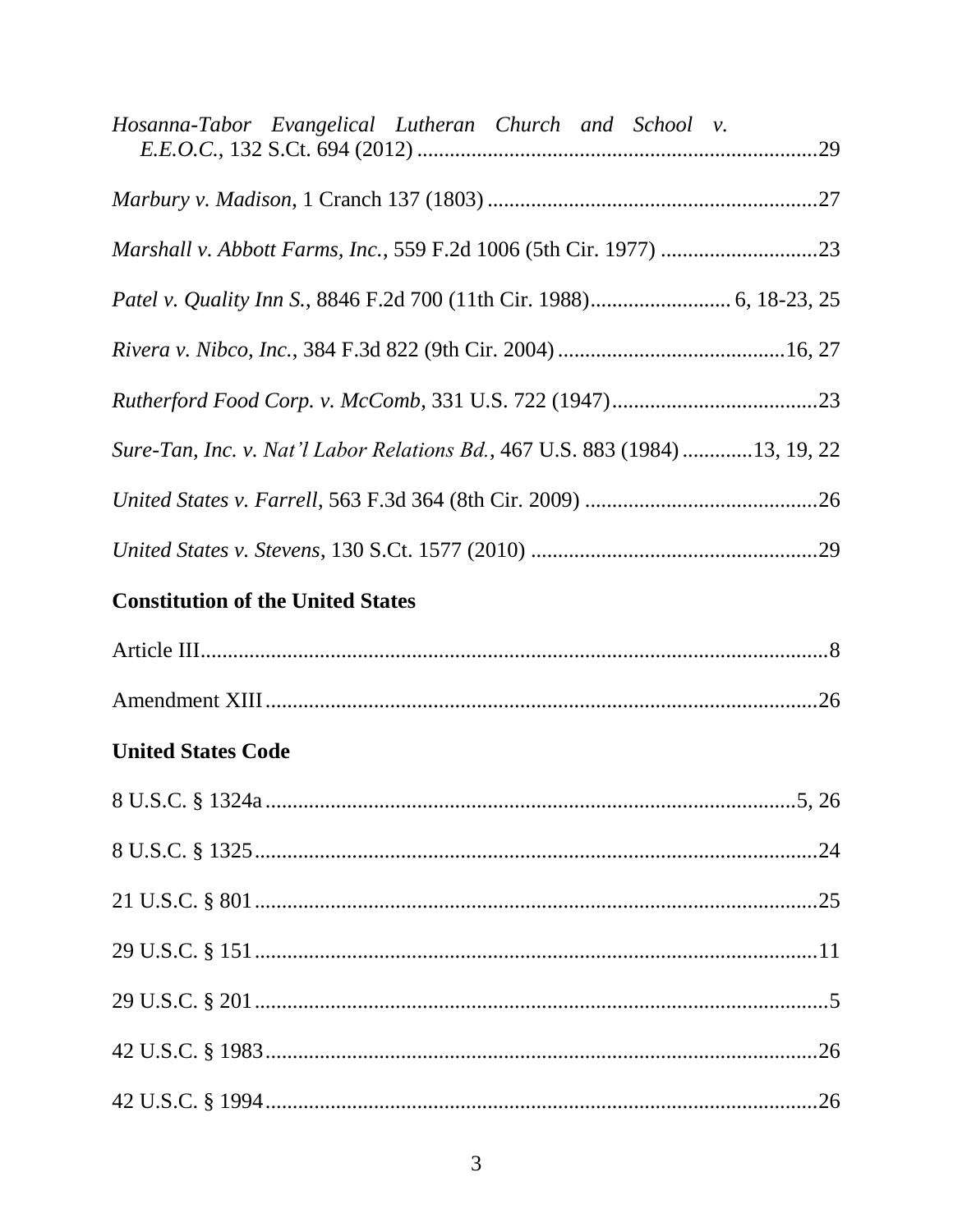| <b>Public Laws of the United States</b>                                                                         |  |
|-----------------------------------------------------------------------------------------------------------------|--|
|                                                                                                                 |  |
| <b>Federal Rules of Appellate Procedure</b>                                                                     |  |
|                                                                                                                 |  |
| <b>Other Authorities</b>                                                                                        |  |
| Br. for the Nat'l Labor Relations Bd. in <i>Hoffman</i> , 2001 WL 1597748                                       |  |
| Ronald Reagan, "Statement on Signing the Immigration Reform and Control                                         |  |
| Act of 1986" (Nov. 6, 1986), available at<br>http://www.reagan.utexas.edu/archives/speeches/1986/110686b.htm 26 |  |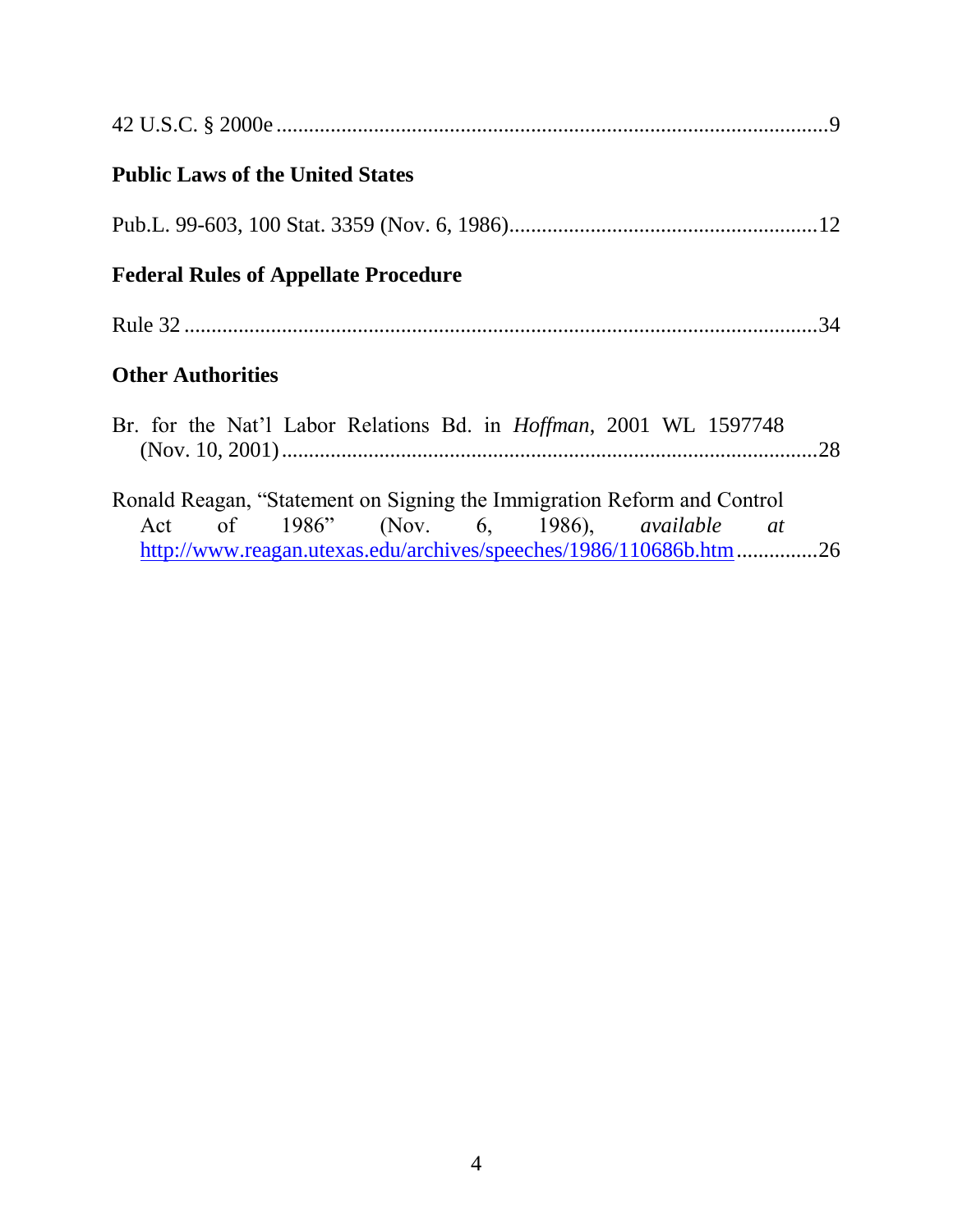#### **Reply as to Issue I**

In the first issue in their opening brief, the defendants explained how the plaintiffs in this case, all undocumented immigrants, lacked standing to sue for allegedly back-due minimum wage and overtime under the Fair Labor Standards Act of 1938, 29 U.S.C. §§ 201, *et seq.* ("FLSA") (Brief of the Appellants 43-59). Under the Immigration Reform and Control Act of 1986, 8 U.S.C. § 1324a ("IRCA"), as applied in *Hoffman Plastic Compounds v. Nat'l Labor Relations Bd.*, 535 U.S. 137 (2002), the plaintiffs' status as undocumented immigrants precludes their seeking such back-due wages, because the IRCA makes their employment and payment of *any* wages illegal in the first place.

In response, the plaintiffs do not contest that they are undocumented immigrants or that the IRCA absolutely prohibits employing them or paying them any wages. They fully admit "They are undocumented immigrants" (Brief of the Appellees 5). They also admit the IRCA makes it a federal crime to "engage in a … practice of employing [undocumented] immigrants" (Aple. Br. 22 n.2). The U.S. Secretary of Labor, who joined this case on appeal as *amicus curiae* for the plaintiffs, agrees: the IRCA "prohibits the employment of [undocumented immigrant] workers who are not authorized to work in the United States, and imposes criminal and civil penalties … on employers who knowingly hire employees who lack proper documentation" (Secretary of Labor's Brief 11).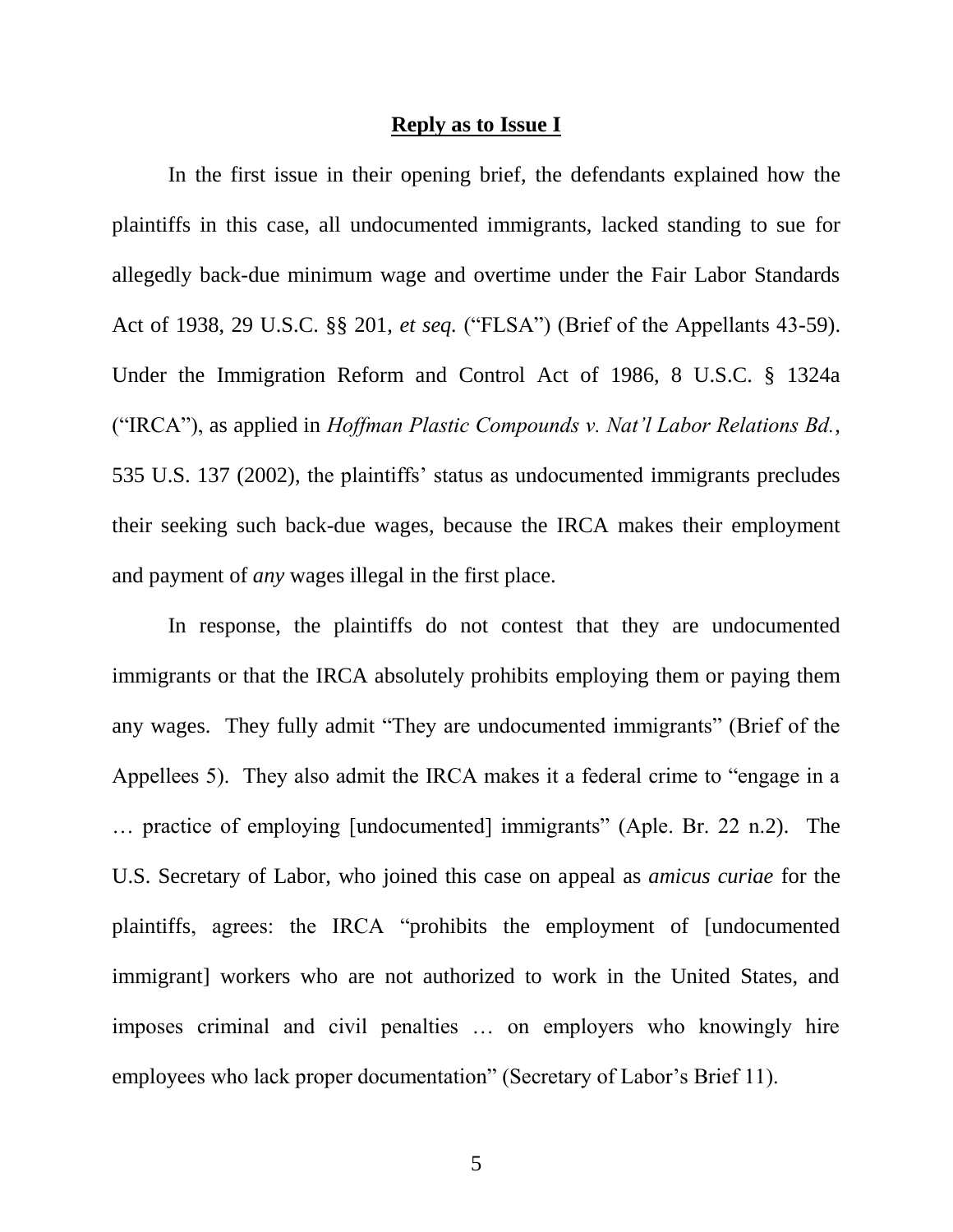Instead, the plaintiffs and the Secretary argue that, despite the IRCA's express prohibitions, they nonetheless should have standing to recover wages that under the IRCA could not legally have been paid.

They do so in four arguments: (1) the defendants have waived their standing challenge because it is actually an affirmative defense (Aple. Br. 16-17; Sec. Br. 23-24); (2) *Hoffman* denies undocumented immigrants standing under federal law only to seek wages for work not yet performed (Aple. Br. 23-29; Sec. Br. 9-15); (3) undocumented immigrants' standing to seek allegedly back-due wages under the FLSA is consistent with the IRCA despite the IRCA's express prohibitions (Aple. Br. 17-26, 30-33; Sec. Br. 15-22, 24-26); and (4) *Patel v. Quality Inn S.*, 8846 F.2d 700 (11th Cir. 1988), and its progeny remain viable law that this Court should follow to legalize judicially that which the IRCA makes statutorily illegal (Aple. Br. 22-26, 30-33; Sec. Br. 19-22). The Secretary also argues it is "entitled" to "deference" as to its interpretation of the laws at issue in this case (Sec. Br. 22-23).

These arguments are without merit. First, the defendants plainly challenge the plaintiffs' standing to sue, rather than raise some affirmative defense. Standing cannot be waived, even if raised for the first time on appeal. Whether Congress, in prohibiting the employment of undocumented immigrants in the IRCA, nonetheless intended such persons to be able to claim relief for unpaid wages under the FLSA, goes directly to whether such persons are within the FLSA's "zone of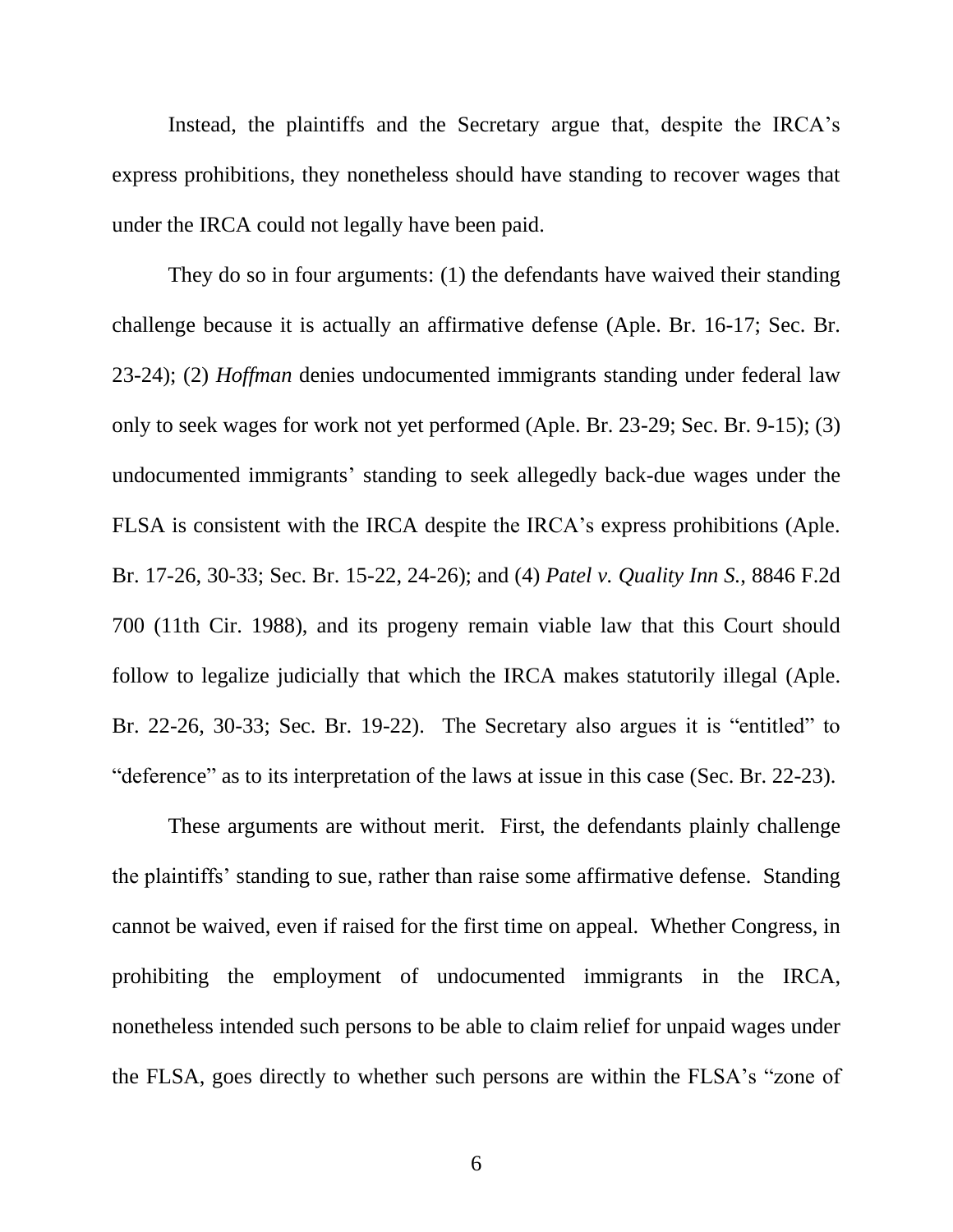interests." Later statutes can deny statutory standing previously would have been available under earlier statutes, and courts routinely hold as such.

Second, the plaintiffs' and Secretary's reading of *Hoffman* as allowing undocumented immigrants to claim back-due wages for work already performed, as opposed to unperformed work, runs counter to *Hoffman*'s plain language and its history. *Hoffman* plainly directs federal courts not to apply federal employment laws so as to condone past, present, or future violations of the IRCA. Under *Hoffman*, the IRCA must preclude undocumented immigrants from having standing to claim any wages under any federal labor laws, as to do so would untenably judicially legalize that which Congress expressly has declared to be illegal. *Patel* and its progeny conflict with this, and should be disregarded.

Finally, the Secretary of Labor is not "entitled" to "deference" from this Court as to its legal interpretations. *Hoffman* rejected the Government's similar argument to the Secretary's here. Having lost *Hoffman*, the Secretary now seeks to limit that decision as much as possible. But the Secretary's position is simply misplaced. Especially after *Hoffman*, this Court should reject the Secretary's invitation to override Congress's express intent.

The plaintiffs, as admitted undocumented immigrants whom it is unlawful to employ in the United States, lacked standing to claim wages under the FLSA that the IRCA makes illegal for them to have been paid in the first place.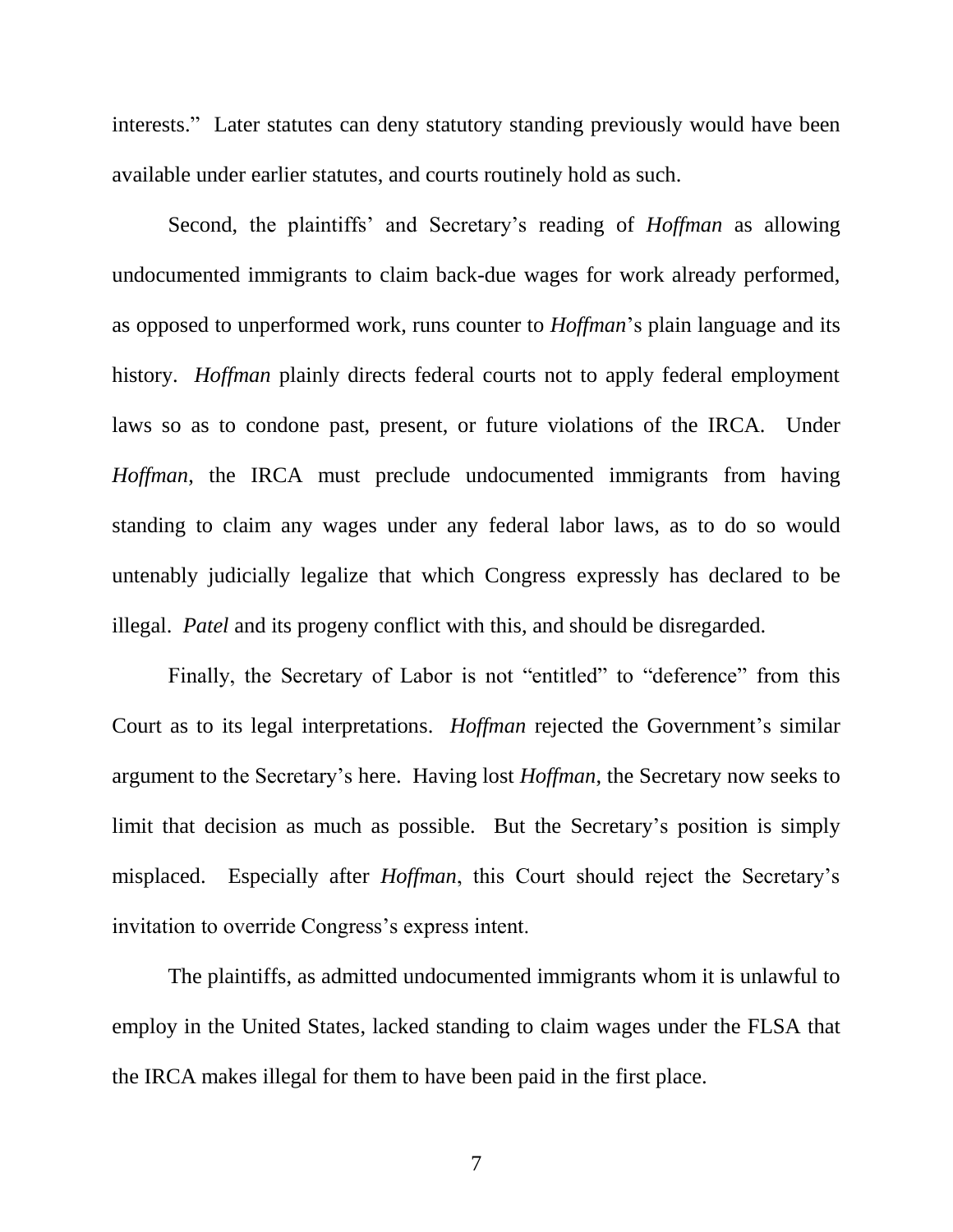**A. The defendants' challenge to the plaintiffs' standing to claim back-due wages under the FLSA is both timely and cognizable.**

In three paragraphs citing no authority, the plaintiffs argue the defendants "have waived their argument" that the plaintiffs lack standing (Aple. Br. 16-17). But "[s]tanding is a matter of jurisdiction," cannot be waived, and may be raised at any time. *Constitution Party of S.D. v. Nelson*, 639 F.3d 417, 420 (8th Cir. 2011). Standing can be "raised for the first time on appeal" or even "*sua sponte*." *Id.*

The plaintiffs attempt to avoid the non-waivability of standing by insisting the defendants' first issue "is not really a 'standing' argument," but instead "is akin to a defense asserted to a breach of contract claim that the contract violated public policy, or to an 'unclean hands' defense to a tort claim" (Aple. Br. 17).

But questioning whether the plaintiffs have standing to sue under the FLSA is not a defense like some kind of affirmative avoidance or justification at common law. Unlike generic common law claims, private rights of action in acts of Congress are subject to longstanding Article III and prudential standing requirements (Aplt. Br. 45-49). A plaintiff suing under an act of Congress must fit Congress's intent to allow him to bring that claim. Whether a plaintiff has standing is not an affirmative defense. It is a jurisdictional prerequisite.

At the root of the plaintiffs' argument otherwise is their observation that the IRCA was "enacted 48 years after the FLSA" (Aple. Br. 16). Essentially, the plaintiffs argue that, once standing to seek a particular relief is granted to a general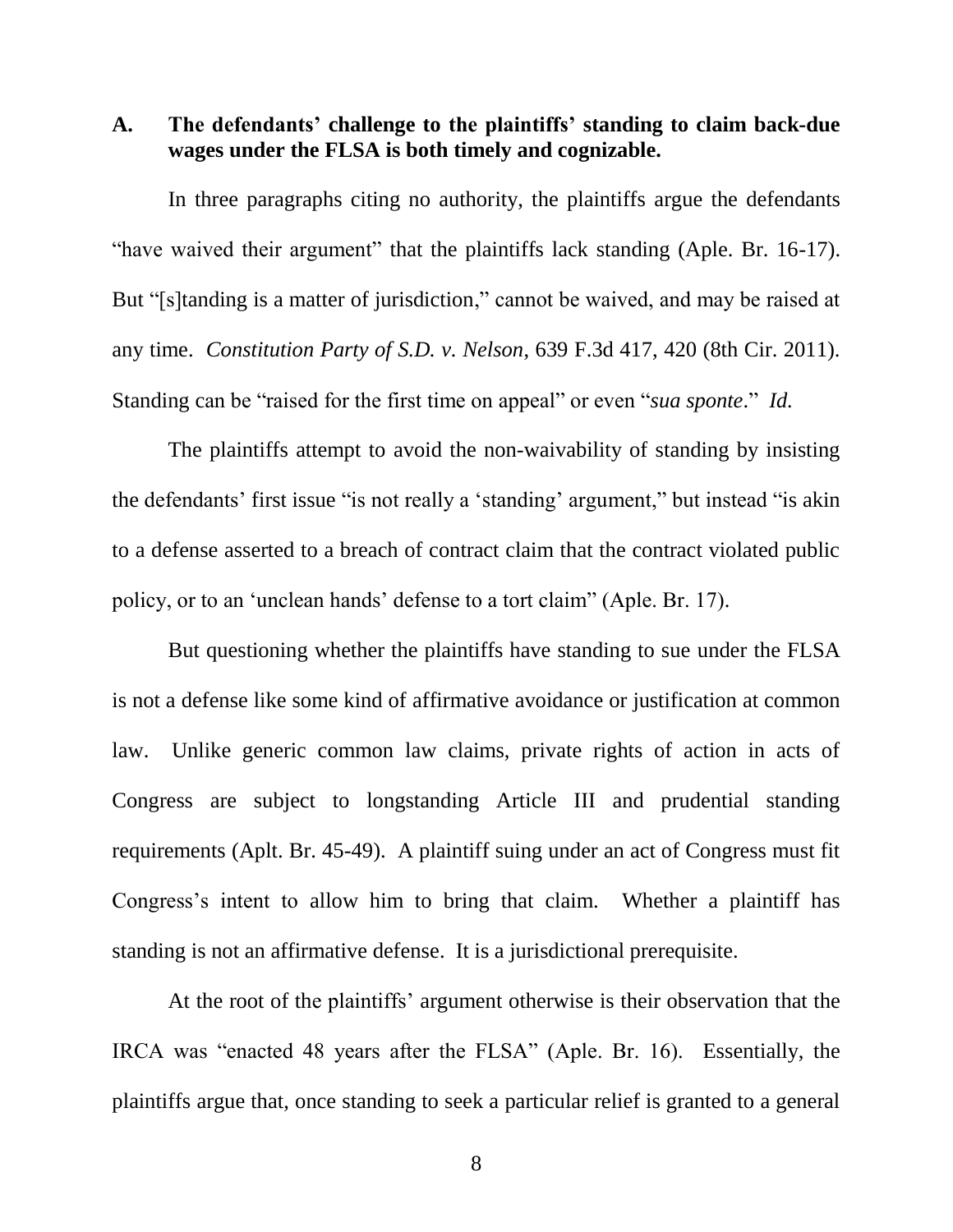class of plaintiffs under one act of Congress at one point in time, Congress never thereafter may enact a later law excising a subclass from that general class. Indeed, the Secretary briefly argues this explicitly (Sec. Br. 25).

But that has never been the law of the United States, nor do either the plaintiffs or the Secretary cite any such authority. As the appellants explained in their opening brief (Aplt. Br. 46), application of the "zone of interests" test as to any one act vis-à-vis some type of plaintiff can change over time: it "varies according to the provisions of law at issue," as standing under a particular act can be "modified or abrogated by Congress …." *Bennett v. Spear*, 520 U.S. 154, 162- 63 (1997). If, under present federal law, it "cannot reasonably be assumed that Congress intended to permit the [plaintiff's] suit," the plaintiff lacks standing. *Clarke v. Sec. Indus. Ass'n*, 479 U.S. 388, 399-400 (1987). Neither the plaintiffs nor the Secretary address this concept.

Indeed, for this reason, the IRCA already has been held to deny undocumented immigrants standing to sue for back wages under at least one other, preexisting act of Congress. In *Egbuna v. Time-Life Libraries, Inc.*, 153 F.3d 184, 187-88 (4th Cir. 1998), the Fourth Circuit held an undocumented immigrant's status under the IRCA deprived him of standing to maintain a cause of action under Title VII of the Civil Rights Act of 1964, 42 U.S.C. §§ 2000e, *et seq.*, which otherwise would have been available to him. That the IRCA was enacted 32 years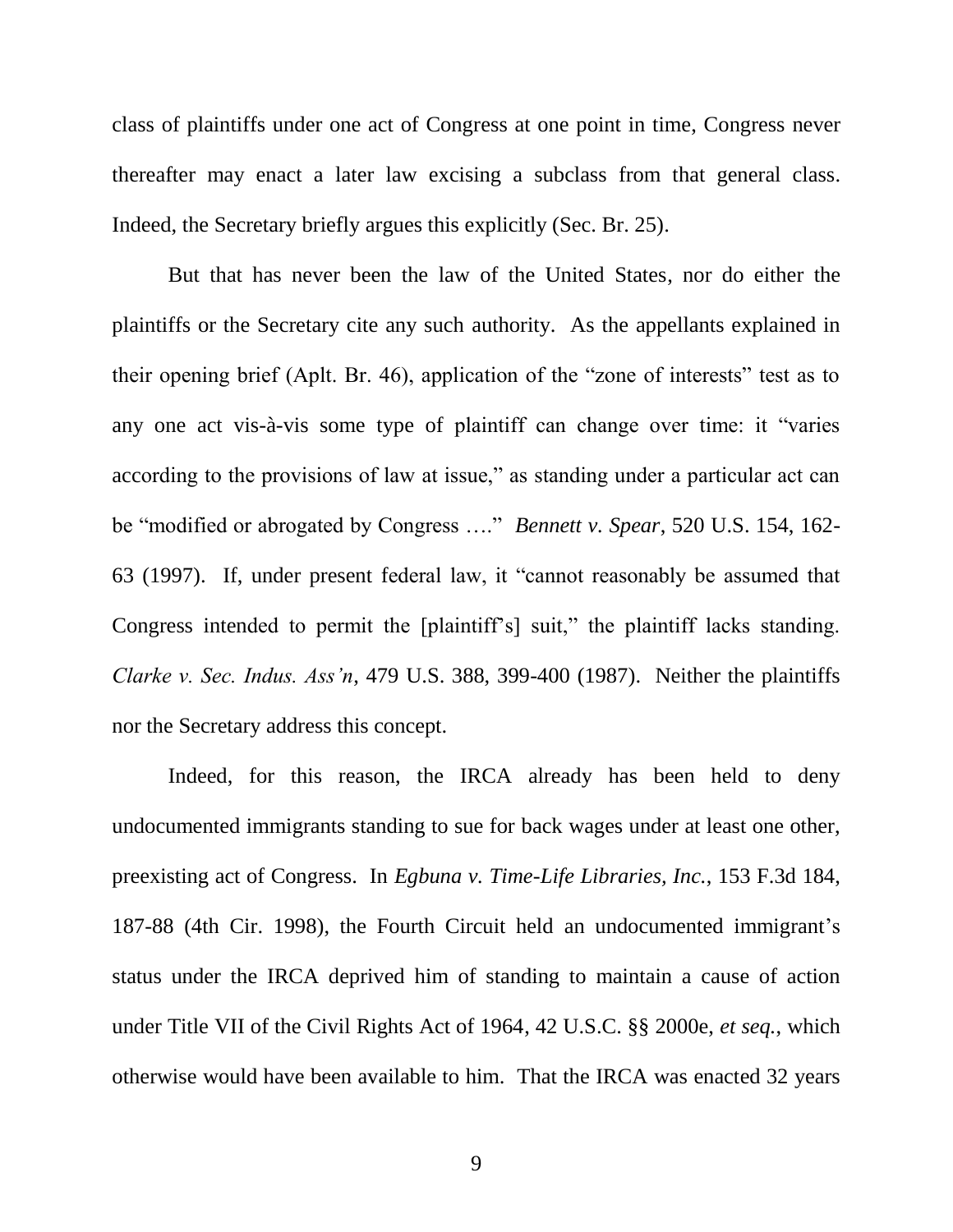after Title VII did not matter. The defendants cited *Egbuna* in their opening brief (Aplt. Br. 12, 53), but neither the plaintiffs nor the Secretary mention it at all.

The defendants' standing challenge here is the same: Congress did not intend the FLSA's private right of action to claim back-due wages to provide a cause of action to undocumented immigrants for whom the IRCA prohibits payment of such wages. Does an undocumented immigrant nonetheless fit the "zone of interests" for standing to sue under the FLSA for exactly those wages that the IRCA prohibits? Or, is such standing "foreclosed by federal immigration policy, as expressed by Congress in the IRCA"? *Hoffman*, 535 U.S. at 140.

This is not an "affirmative defense." Rather, as in the statutory standing cases the defendants cited in their opening brief (Aplt. Br. 47-49), this question goes directly to the issue of whether, taking into account Congress's express proscriptions in the IRCA as *Hoffman* directs, paying wages to undocumented immigrants falls within the "zone of interests" protectable under the FLSA. If not, Plaintiffs lacked standing to sue under that Act.

Indeed, ultimately, both the plaintiffs and the Secretary are able to discuss this question as one of standing: whether "the benefits of the FLSA" can be "enforc[ed]" "on behalf of undocumented immigrants," the "employment of [whom is] unlawful" (Aple. Br. 14). The plaintiffs and the Secretary spend most of their briefs arguing this question without hindrance.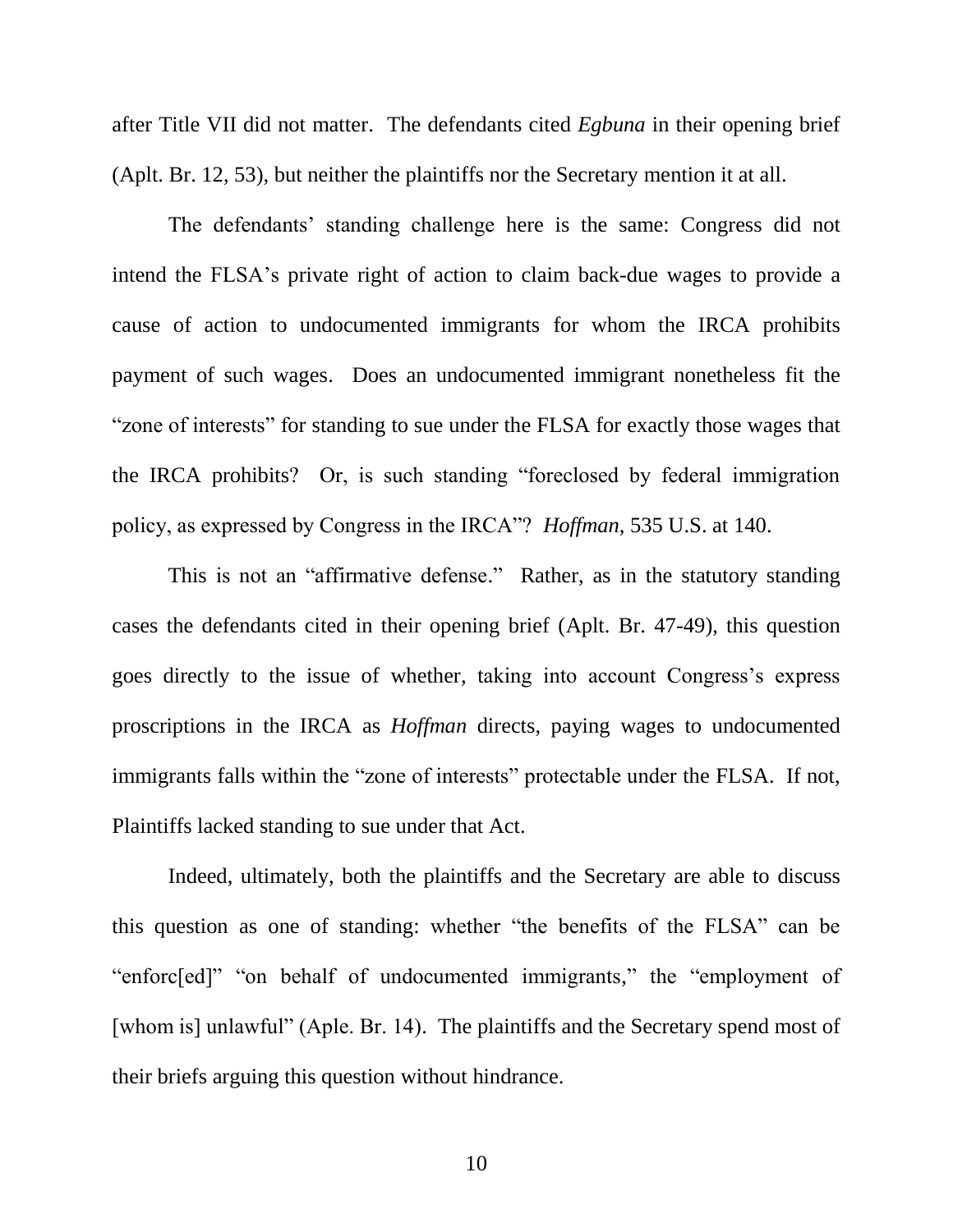**B.** *Hoffman* **directs that federal employment laws may not be applied so as to condone past, present, or future violations of the IRCA.** 

In their opening brief, the defendants applied *Hoffman*'s directive that federal employment laws – in that case the National Labor Relations Act of 1935, 29 U.S.C. §§ 151, *et seq.* ("NLRA") – may not be applied in a manner that "would unduly trench upon explicit statutory prohibitions critical to federal immigration policy, as expressed in IRCA" (Aplt. Br. 44, 53-55) (quoting 535 U.S. at 151).

In *Hoffman*, the Supreme Court reversed an award of back-due wages under the NLRA "to an undocumented alien who has never been legally authorized to work in the United States," as "such relief is foreclosed by federal immigration policy, as expressed" in the IRCA. *Hoffman*, 535 U.S. at 151. Specifically, "allowing [an] award [of] backpay to illegal aliens would … encourage the successful evasion of apprehension by immigration authorities, condone prior violations of the immigration laws, and encourage future violations." *Id.* at 151.

Both the plaintiffs and the Secretary seek to limit *Hoffman*'s holding to preclude undocumented immigrants from having standing only to seek "back pay … for work they did not actually perform" (Aple. Br. 26). According to the plaintiffs, "the issue [in *Hoffman*] was whether the [undocumented immigrant] worker was entitled to receive backpay for work not performed," and that *Hoffman*  "held, based on IRCA, that undocumented immigrants could not recover backpay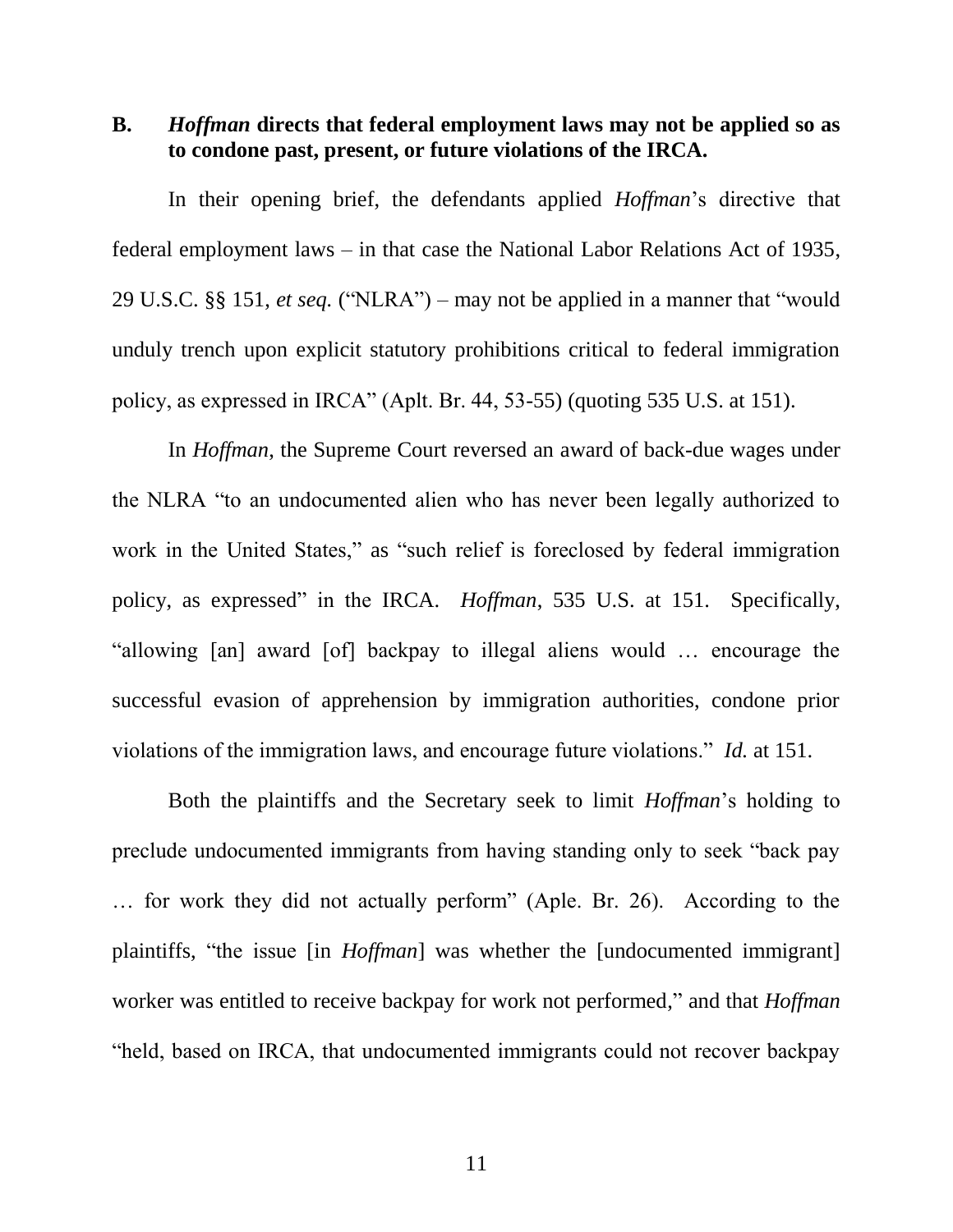for work never performed, because such an award would interfere with the immigration policy implemented in IRCA" (Aple. Br. 27).<sup>1</sup>

The plaintiffs thus seek to distinguish *Hoffman*: "Because the issue in ... *Hoffman* was whether backpay could be awarded for work never performed, [it is not] directly applicable to this case" (Aple. Br. 27). The Secretary also insists *Hoffman* concerned only "backpay for work that would have been performed but for an unlawful discharge," as opposed to "unpaid wages" (Sec. Br. 9).

These are incomplete and distorted readings of *Hoffman*. In fact, in *Hoffman*, the undocumented immigrant at issue was seeking back-due wages *both* for work performed *and* for work unperformed. The Supreme Court expressly foreclosed *any* wage recovery as contrary to the IRCA.

In *Hoffman*, José Castro worked in Hoffman Plastic's manufacturing plant. *Hoffman Plastic Compounds, Inc. v. Nat'l Labor Relations Bd.*, 237 F.3d 639, 641 (D.C. Cir. 2001). When a union began an organizing drive at the plant, Mr. Castro was one of several workers who distributed union materials to the others. *Id.* To thwart this, the company laid off without pay all the employees who had engaged in union organizing activities, including Mr. Castro. *Id.*

 $\overline{a}$ 

<sup>&</sup>lt;sup>1</sup> The plaintiffs oddly state *Hoffman* was "decided two years after IRCA was enacted" (Aple. Br. 27). But the IRCA was enacted in 1986, *see* Pub.L. 99-603, 100 Stat. 3359 (Nov. 6, 1986), and *Hoffman* was handed down on March 27, 2001. 535 U.S. at 137. *Hoffman* was decided 15 years after the IRCA, not two.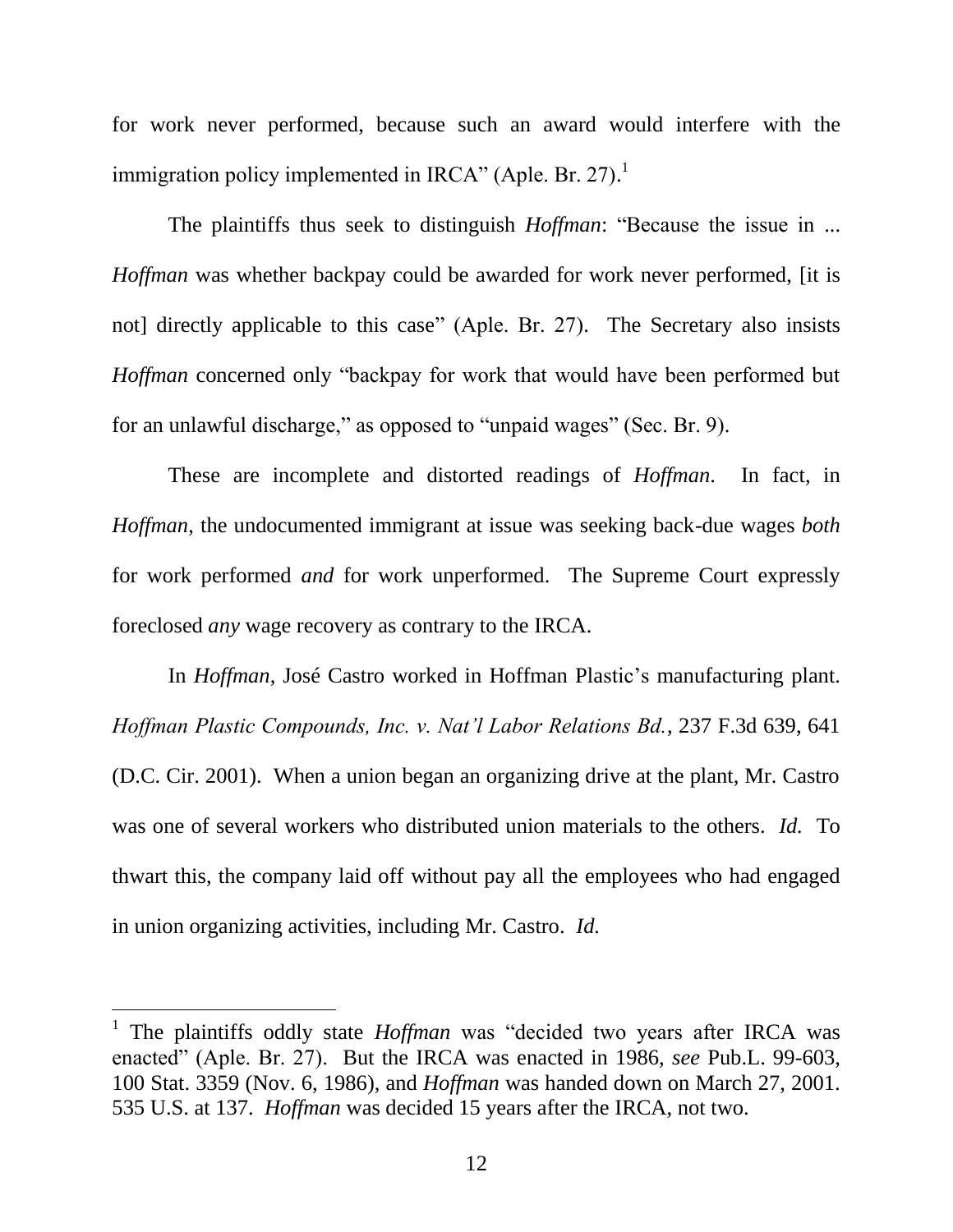An administrative law judge found the company had engaged in unfair labor practices in violation of the NLRA. *Id.* The ALJ held a separate hearing to compute back-due pay for the workers. *Id.*; *see also Hoffman Plastic Compounds, Inc.*, 314 N.L.R.B. 683, 685 (1994). During that hearing, Mr. Castro admitted he was a Mexican national who was living in the United States as an undocumented immigrant. *Hoffman*, 237 F.3d at 641. In response, the ALJ denied reinstatement to Mr. Castro, but *also* denied him any back-due wages whatsoever. *Id.*

The National Labor Relations Board ("NLRB") affirmed the denial of reinstatement, but reversed the denial of back-due wages up until the moment of Mr. Castro's immigration status became apparent. *Id.* Hoffman Plastics filed a petition for review to the D.C. Circuit, arguing "that both *Sure-Tan, Inc. v. NLRB*, 467 U.S. 883 … (1984), and the [IRCA], bar awards of any backpay to undocumented discriminatees." *Id.* at 640.

The D.C. Circuit disagreed with Hoffman Plastics. It held, "*Sure-Tan* supports backpay awards to undocumented discriminatees so long as the awards reflect the discriminatees' actual losses." *Id.* It upheld the post-IRCA "tweak" in the award as "fall[ing] within the [NLRB's] broad remedial discretion." *Id.*

The Supreme Court reversed. After reviewing the history and intent of the IRCA, it held allowing Mr. Castro to claim *any* wages was simply impermissible: "allowing the [NLRB] to award backpay to illegal aliens would unduly trench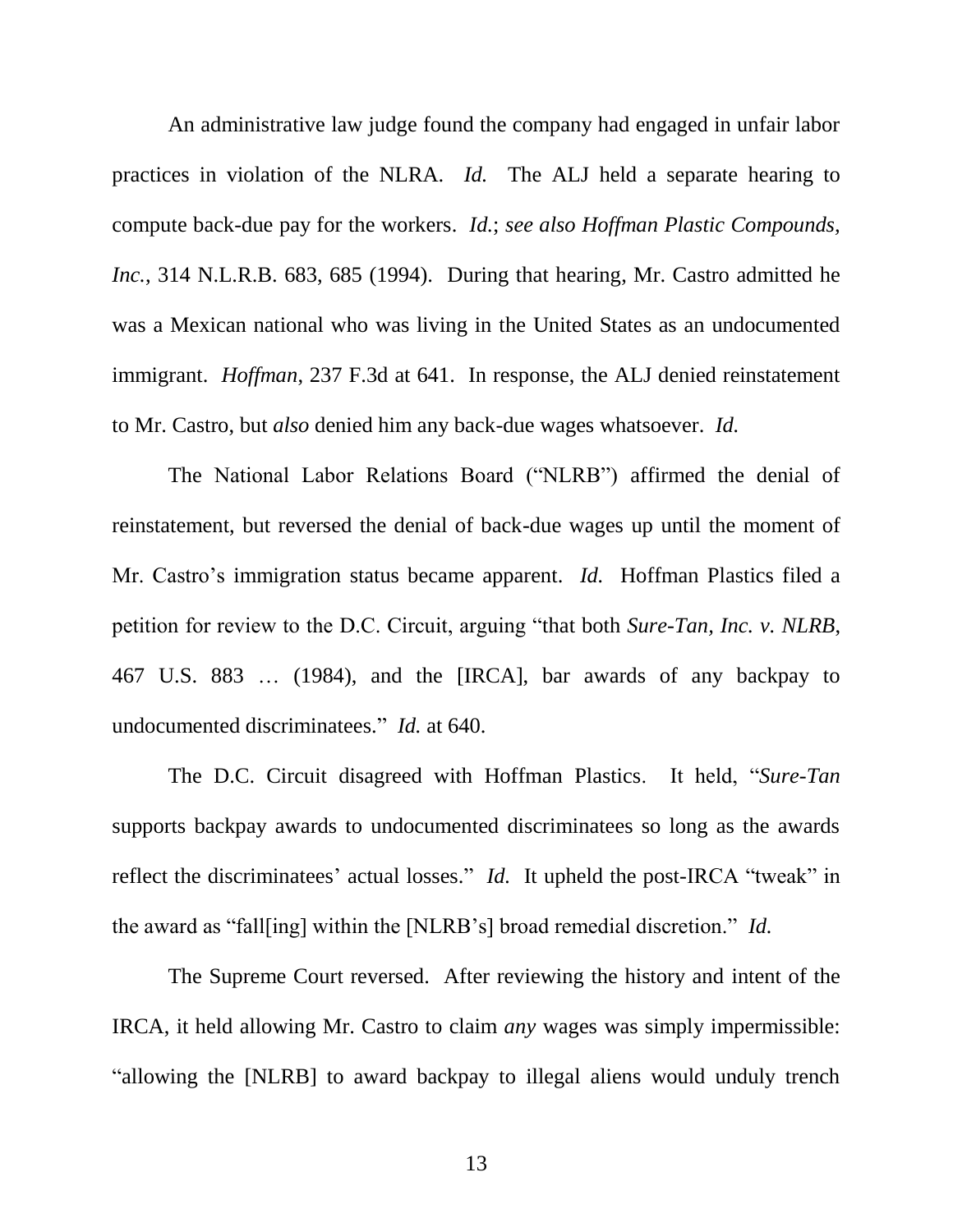upon explicit statutory prohibitions critical to federal immigration policy, as expressed in IRCA. It would encourage the successful evasion of apprehension by immigration authorities, condone prior violations of the immigration laws, and encourage future violations." *Hoffman*, 535 U.S. at 151-52.

Thereafter, on remand, the D.C. Circuit granted Hoffman Plastics' petition for review and barred *any* back-due wages to Mr. Castro. *Hoffman Plastic Compounds, Inc. v. Nat'l Labor Relations Board*, 2002 WL 1974028 (D.C. Cir. 2002) (unpublished judgment). Thus, nothing in the history or text of *Hoffman* indicates Court's decision concerned only "backpay for work that would have been performed but for an unlawful discharge," as opposed to "unpaid wages" (Sec. Br. 9). The Supreme Court held the IRCA foreclosed *any* wages.

As such, *Hoffman* is not limited merely to "say[ing] that a worker should not be awarded backpay for work never performed … if continued employment would have been illegal" (Aple. Br. 29). Rather, it logically and broadly directed that the NLRA not be applied so as to "*condone prior violations of the immigration laws*, and encourage future violations." *Hoffman*, 535 U.S. at 151 (emphasis added). To do so would "trench upon explicit statutory prohibitions critical to federal immigration policy, as expressed in [the] IRCA." *Id.*

The plaintiffs' and the Secretary's analyses conspicuously omit *Hoffman*'s direction not to "encourage the successful evasion of apprehension by immigration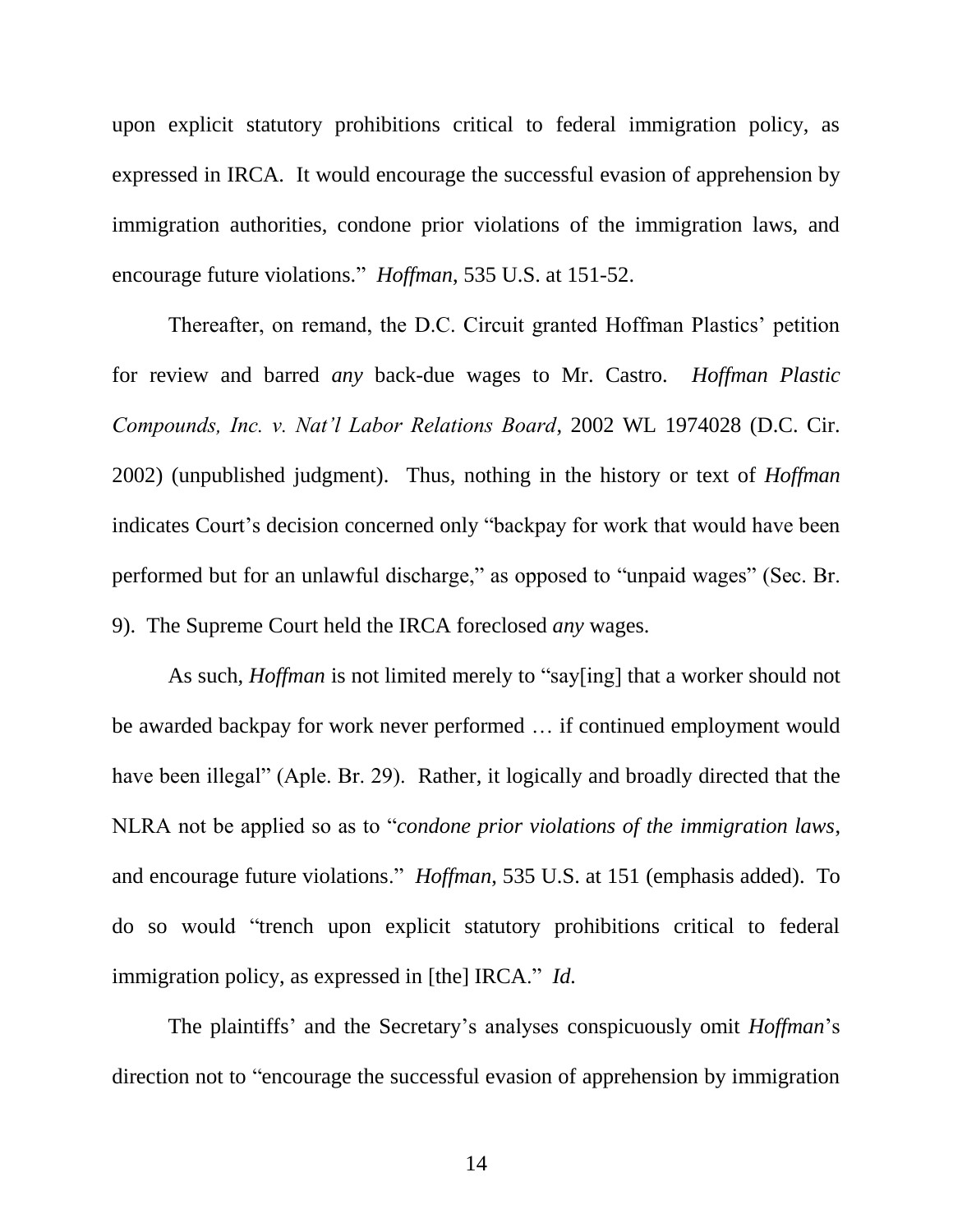authorities [or] condone prior violations of the immigration laws." The plaintiffs insist "It is one thing to say … that a worker should not be awarded backpay for work never performed as damages for illegal termination if continued employment would have been illegal. It is quite another to say that a worker, having actually worked, should not be properly paid for that work, and in fact may be paid at whatever wage the employer sees fit, or no wage at all" (Aple. Br. 29).

But *Hoffman* plainly directed that condoning *either* future *or* prior violations of the IRCA would "unduly trench" upon the IRCA. The only amount of wages the IRCA allows lawfully to be paid to undocumented immigrants is *zero*, because it makes it absolutely illegal to "engage in a … practice of employing such immigrants" (Aple. Br. 22). It "prohibits the employment of workers who are not authorized to work in the United States, and imposes criminal and civil penalties … on employers who knowingly hire employees who lack proper documentation" (Sec. Br. 11). In arguing undocumented immigrants nonetheless have standing to claim wages that IRCA prohibits them to be paid, the plaintiffs and the Secretary simply would "encourage the successful evasion of apprehension by immigration authorities [and] condone prior violations of the" IRCA. *Hoffman*, 535 U.S. at 151. The Supreme Court's plain-language directive does not allow for this.

The plaintiffs attack the defendants for omitting words in ellipses ("for years of work not performed") from *Hoffman* (Aple. Br. 29). But that passage merely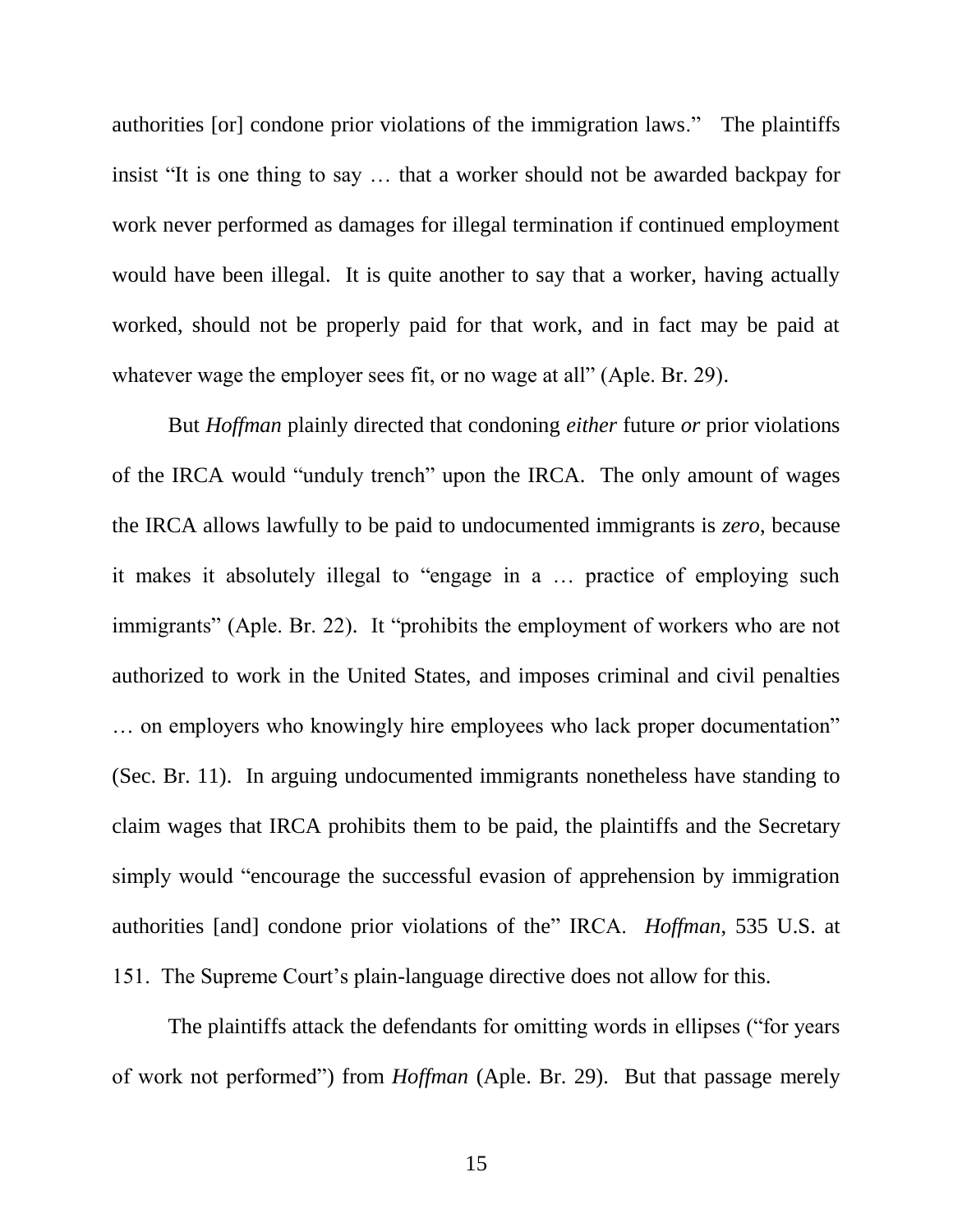listed all the things the IRCA bars undocumented immigrants from otherwise recovering, as the Secretary points out (Sec. Br. 11) (federal employment laws cannot provide relief "to an undocumented worker 'for years of work not performed, for wages that could not lawfully have been earned, and for a job obtained in the first instance by a criminal fraud'").

Certainly, one of these is for unperformed work. But another is "wages that could not lawfully have been earned." The plaintiffs agree that, as undocumented immigrants, they could not lawfully earn any wages (Aple. Br. 22). Thus, as *Hoffman*'s history and text show, *all* wage recovery is barred to them, both during and after employment, because the IRCA absolutely prohibits any such employment. The defendants merely concentrate on the wages at issue in *this* case: those that "could not lawfully have been earned." *Hoffman*, 535 U.S. at 149.<sup>2</sup>

The plaintiffs' and Secretary's suggestion that *Hoffman* somehow allows the IRCA's express proscription on employing and paying undocumented immigrants to be overlooked in applying federal employments laws is without merit.

l

<sup>&</sup>lt;sup>2</sup> The plaintiffs also cite decisions holding that, under individual states' laws, employing undocumented immigrants is not an "illegal activity" (Aple. Br. 30). A state may so choose under its own laws. But the IRCA plainly does make that illegal under federal law (Aple. Br. 22; Sec. Br. 11). Under the IRCA, a contract to employ an undocumented immigrant is an "illegal contract," and "It is axiomatic that a contract with an illegal purpose bars enforcement of such contract; no damages are incurred by its breach." *Rivera v. Nibco, Inc.*, 384 F.3d 822, 823, 830-35 (9th Cir. 2004) (Bea, J., dissenting from denial of rh'g en banc) ("if plaintiffs do not have authorized immigration status, they are not entitled to be awarded back wages … from a job which they were incapable of holding").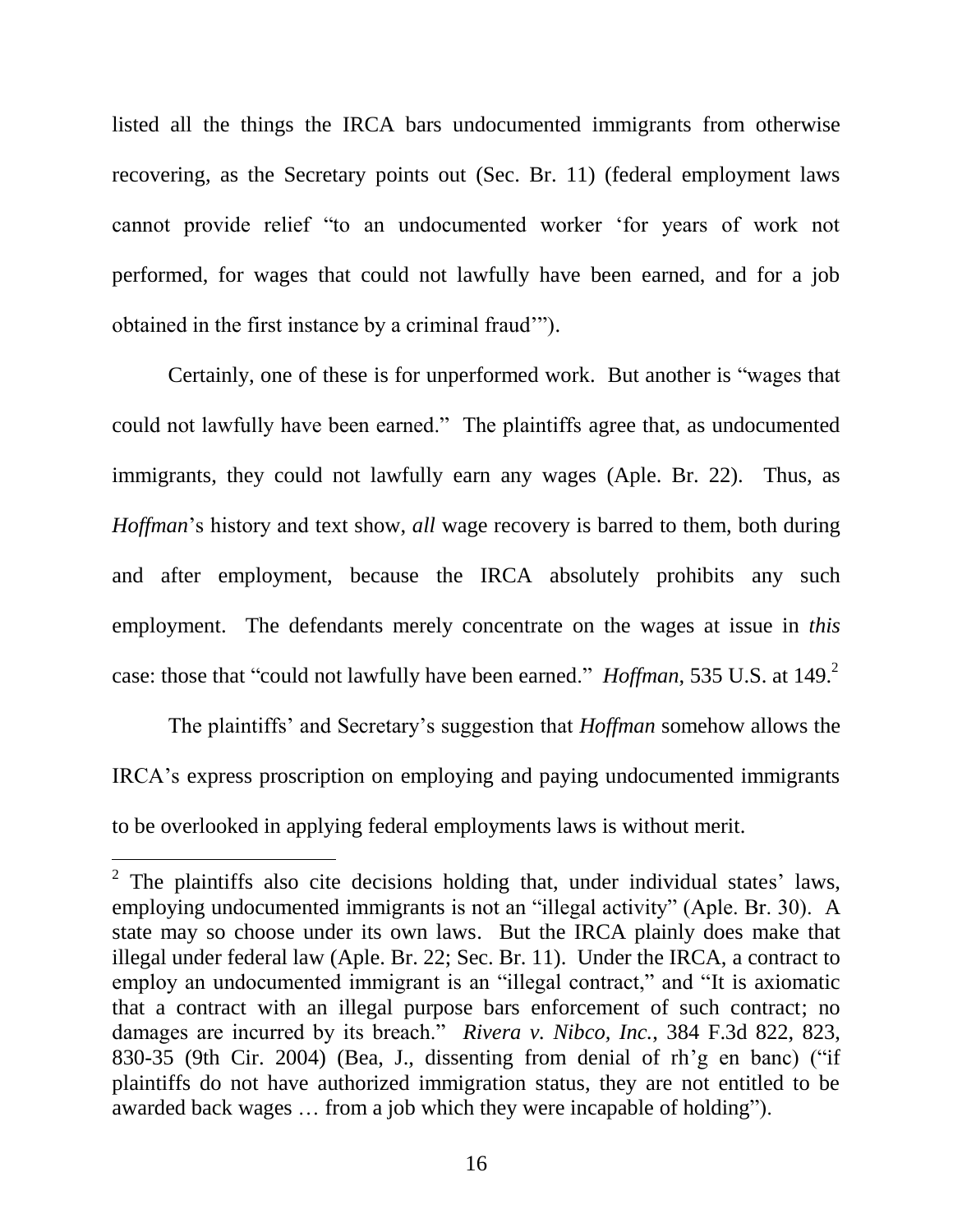**C. Congress's decision in the IRCA absolutely to prohibit employing undocumented immigrants and paying them any wages denies them standing to seek the relief of back-due lawful wages under the FLSA, because paying such wages would be unlawful.**

Ignoring the express directives of *Hoffman* and the IRCA, the plaintiffs and the Secretary go on to insist, "The interest Plaintiffs seek to protect – the right to recover minimum wage and overtime compensation for work already performed – is exactly what the FLSA is designed to protect" (Aple. Br. 19), and thus they have standing. The defendants have no quarrel with the notion that, but for the IRCA making it absolutely illegal to "engage in a … practice of employing such immigrants" and "prohibit[ing] the employment of workers who are not authorized to work in the United States" (Aple. Br. 22; Sec. Br. 11), the plaintiffs would be authorized to work and thus be entitled to wages under the FLSA.

The problem with the plaintiffs' argument, however, is that the IRCA has excised the subclass of undocumented immigrant workers from the general class of authorized, lawful American workers entitled to wages under the FLSA. Whereas the FLSA generally gives workers the right to certain wages, the IRCA makes it absolutely illegal to employ undocumented immigrants *at all* or pay them *any* wages (Aple. Br. 22; Sec. Br. 11). This is no different vis-à-vis the NLRA, another New Deal-era act, in *Hoffman*, and Title VII in *Egbuna*.

The plaintiffs and the Secretary, however, seek to draw the Court's attention away from this by stating repeatedly that "Jerusalem Café [*sic*] … fails to cite a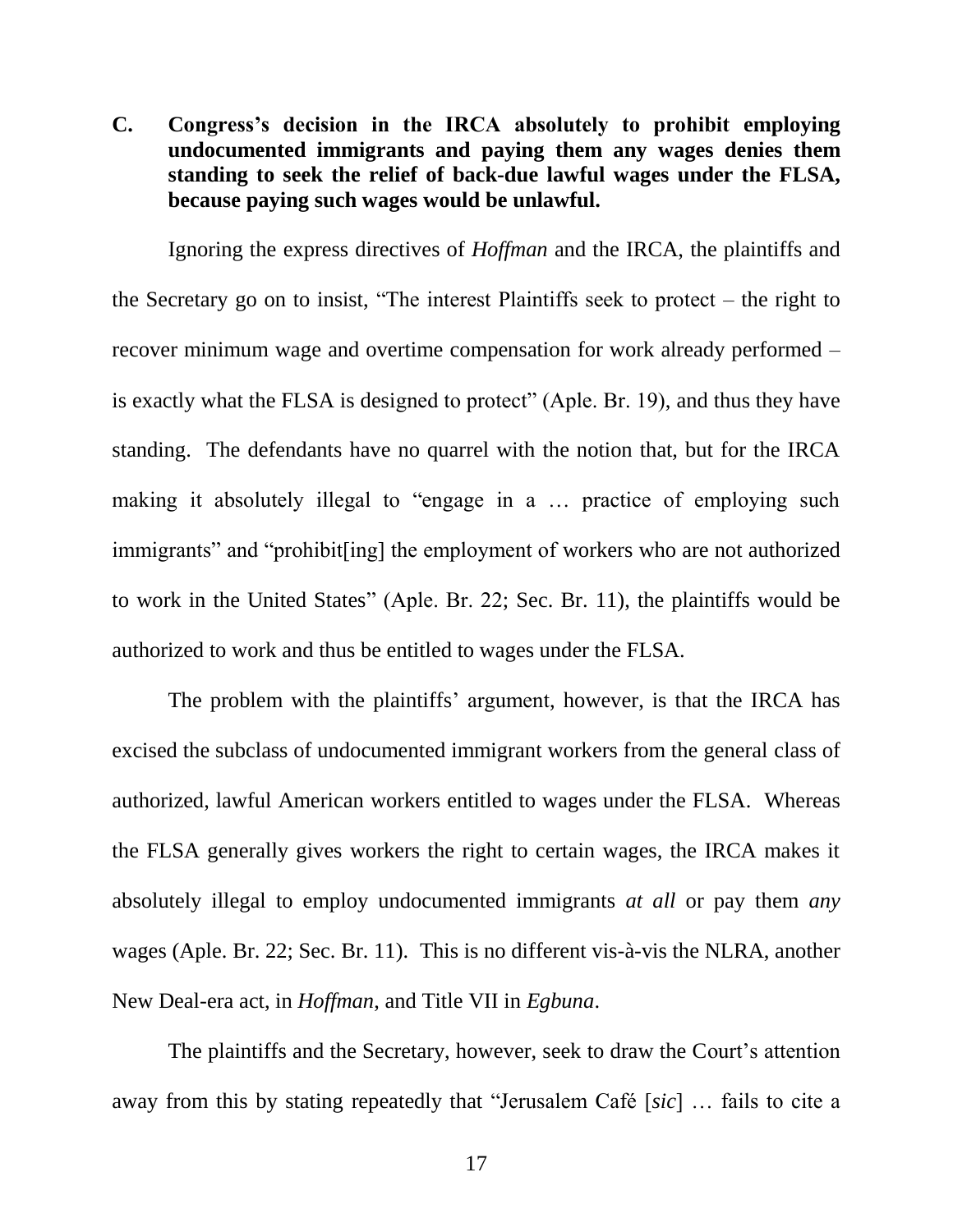single case holding that undocumented immigrants cannot recover wages under the FLSA for work already performed" (Aple. Br. 21; Sec. Br. 24). Setting aside the applicability of *Hoffman* for a moment, the defendants fully admit the only one reported federal appellate decision directly concerning how the IRCA impacts the FLSA, *Patel*, disagrees with the defendants' standing challenge (Aplt. Br. 56-59).

The plaintiffs, however, attempt to suggest that three other reported appellate opinions besides *Patel* support their argument: *Del Rey Tortillaria, Inc. v. Nat'l Labor Relations Bd.*, 976 F.2d 1115 (7th Cir. 1992), *Bollinger Shipyards, Inc. v. Dir., Office of Workers' Compensation Programs*, 605 F.3d 864 (5th Cir. 2010); *Donovan v. Burgett Greenhouses*, 7759 F.2d 1483 (10th Cir. 1985) (Aple. Br. 23 n.3).<sup>3</sup> All three cases are inapposite.

*Del Rey* barred an award of back-due wages to undocumented immigrant under the NLRA, but expressly held, "Because an undocumented alien's right to backpay under the FLSA … is not at issue here, we do not reach th[at] issu[e]." 976 F.2d at 1112 n.7. *Bollinger* allowed an undocumented immigrant relief in workers' compensation as a redress for injury. 605 F.3d at 864. The defendants agree that, if an undocumented immigrant is injured or charged with a crime, he

 $\overline{a}$ 

<sup>&</sup>lt;sup>3</sup> The Secretary also points to several reported post-*Hoffman* federal appellate opinions discussing the interplay of the IRCA and the FLSA in dicta, all of which also expressly rely on *Patel* (Sec. Br. 20). The defendants already mentioned these in their opening brief (Aplt. Br. 56 n.5). None of these cases directly concern the FLSA, but merely make analogies in the context of other laws (Aplt. Br. 56 n.5).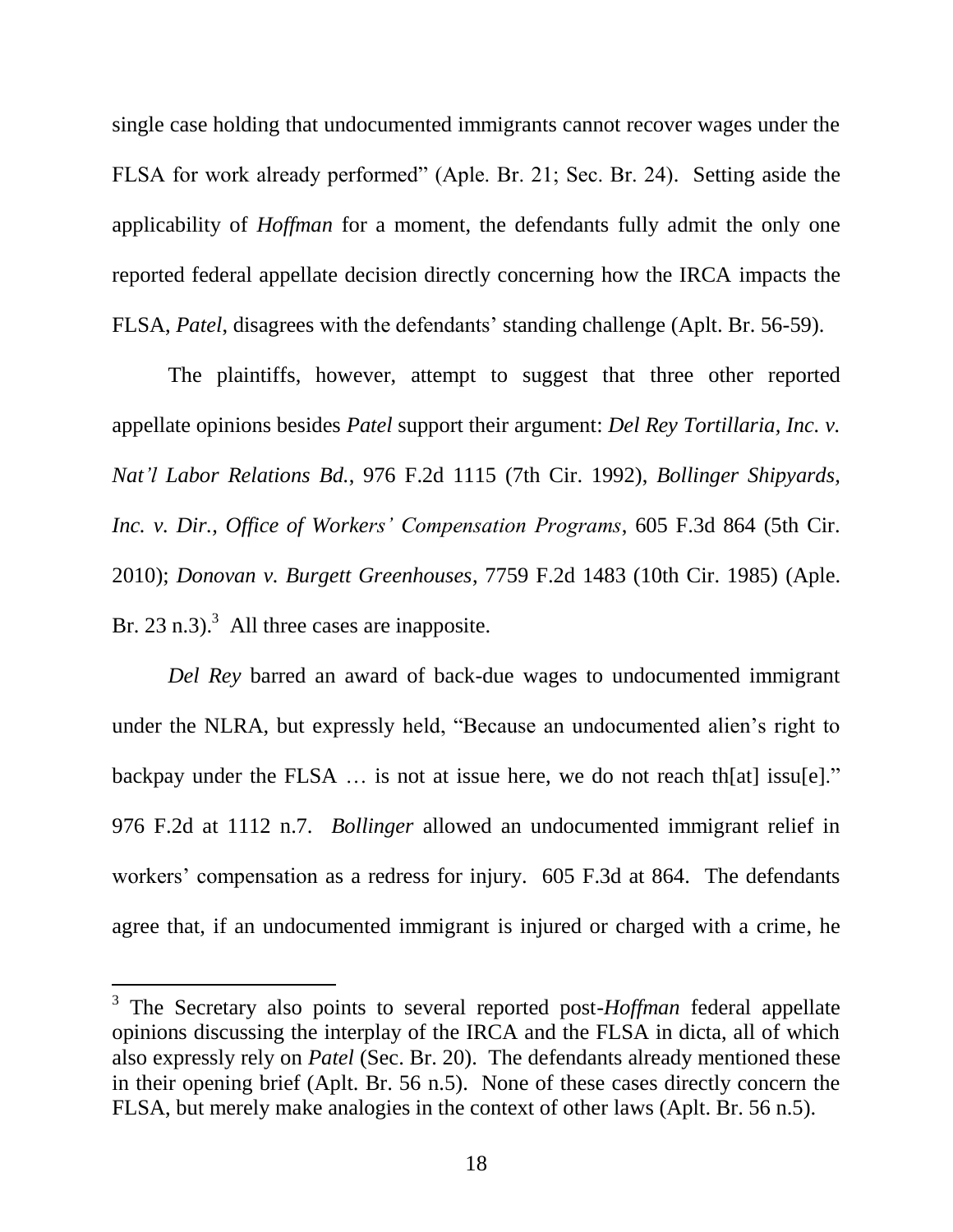has all the rights of any other injured or criminally charged person. Finally, *Donovan* was decided one year *before* the IRCA came into effect. 759 F.2d at 1486. The defendants accept the straightforward *Sure-Tan* framework under which, as the previous immigration laws did not "mak[e] it unlawful for an employer to hire an [undocumented] alien," all recovery of wages was open to them (Aplt. Br. 51-52). The plaintiffs' analogy to these cases is without merit.

The plaintiffs and Secretary also cite district court and state cases agreeing that undocumented immigrants can recover under the FLSA (Aple. Br. 24-26, 32- 33; Sec. Br. 20-22, 24-25). Conspicuously, however, each and every one of them decided after *Patel* expressly cites and follows *Patel*. Thus, while no cases directly support the defendants as to the FLSA, besides *Patel* and its district/state court progeny, no cases support the plaintiffs' and Secretary's argument, either. Thus, as the defendants explained, "whether an undocumented alien who alleges he worked in violation of the IRCA has standing to sue for allegedly back-due wages under the FLSA is a question of first impression in this Court" (Aplt. Br. 56).

In their opening brief, the defendants briefly pointed out Justice Breyer's reliance on *Patel* and its reasoning in his dissenting opinion in *Hoffman*, and noted the majority in *Hoffman* rejected that reasoning (Aplt. Br. 57 n.7). The plaintiffs counter that the cited portion of *Hoffman* "does not mention *Patel*, does not address the subject matter of *Patel*, and cannot in any way be construed as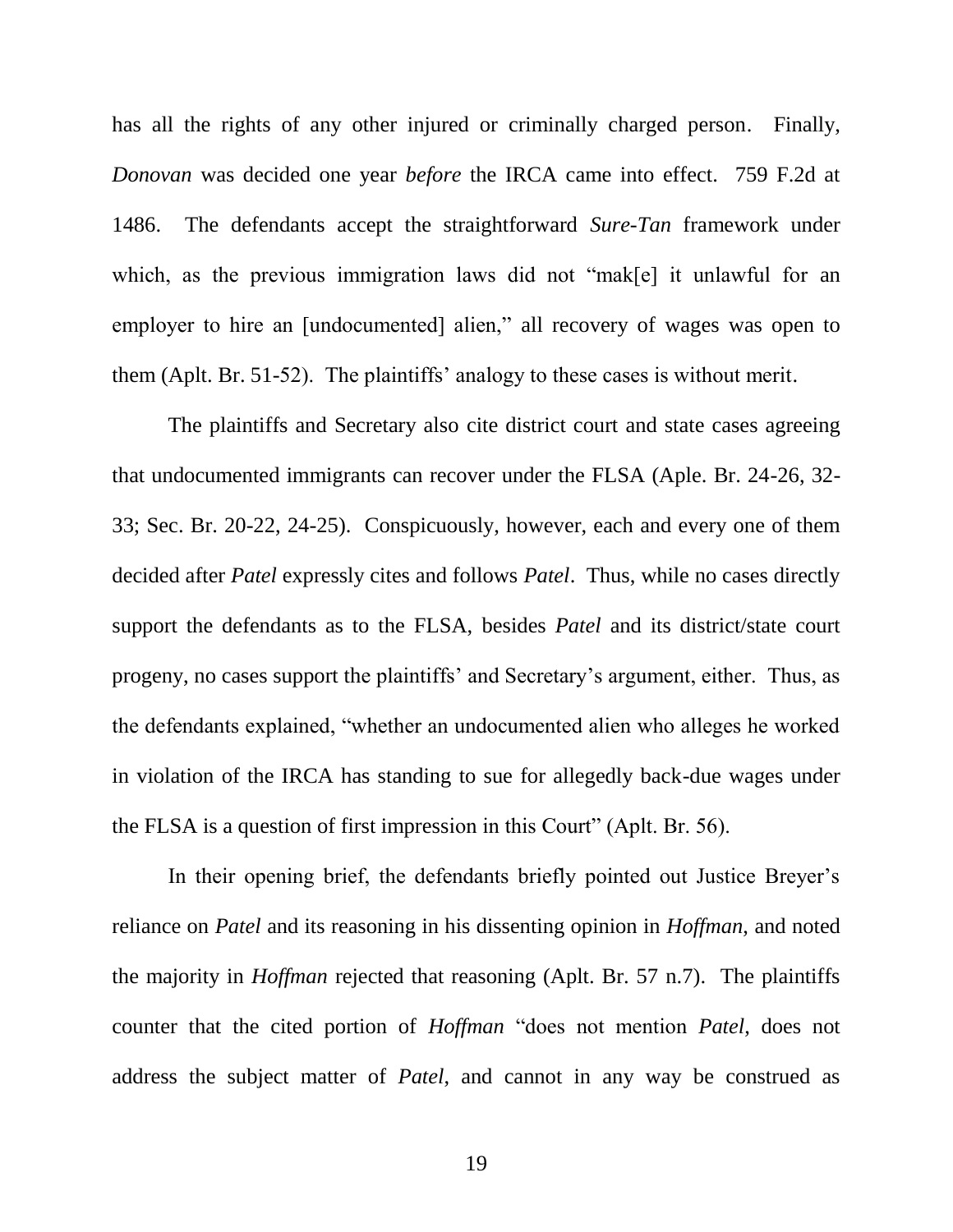rejecting *Patel*" (Aple. Br. 31). While the plaintiffs are correct that the majority in *Hoffman* did not mention *Patel* by name, they plainly rejected its reasoning.

Justice Breyer criticized the *Hoffman* majority for "rest[ing] its conclusion upon the immigration laws' purposes," reasoning, like the plaintiffs and the Secretary here, that "the general purpose of the [IRCA]'s employment prohibition is to diminish the attractive force of employment," and "[t]o permit the Board to award backpay [to undocumented immigrants] could not significantly increase the strength of this magnetic force …." 535 U.S. at 155 (Breyer, J., dissenting). In support of this proposition, he cited *Patel* and several pre-IRCA cases, quoting *Patel*'s second reasoning that undocumented "aliens enter the country 'in the hope of getting a job,' not gaining 'the protection of our labor laws.'" *Id.*

The majority disagreed. In holding "There is no reason to think that Congress nonetheless intended to permit backpay where but for an employer's unfair labor practices, an alien-employee would have remained in the United States illegally, and continued to work illegally," it observed "Justice BREYER contends otherwise" in his same passage citing to *Patel*, rejecting his criticism. *Id.* at 149.

Later, the majority expressly disapproved of Justice Breyer's view that awarding backpay to undocumented immigrants à la *Patel* "is entirely consistent with IRCA," as the IRCA "not only speaks directly to matters of employment but expressly criminalizes the only employment relationship at issue in this case." *Id.*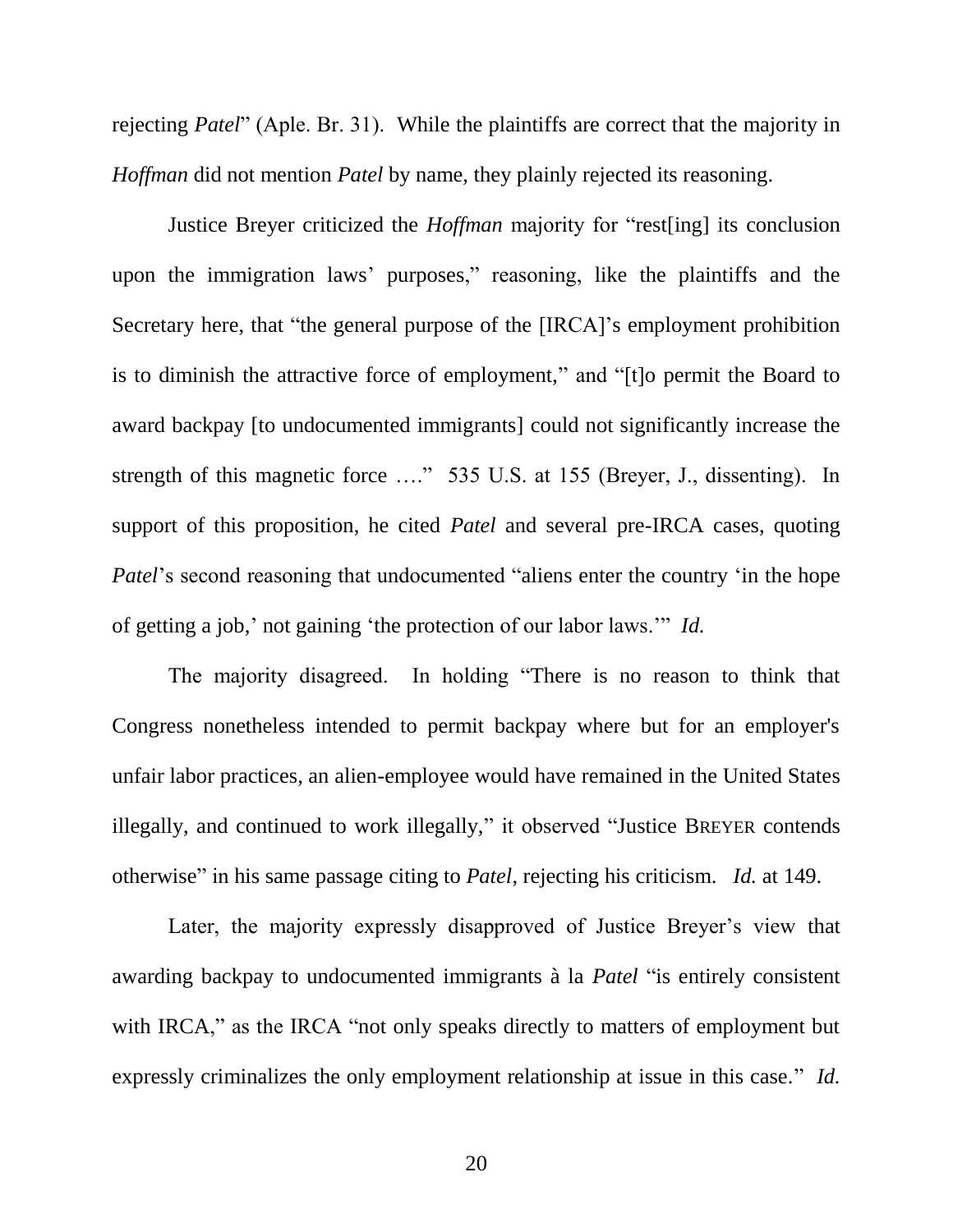at 151 n.5. Plainly, the *Hoffman* majority rejected *Patel*'s reasoning that awarding back wages to undocumented immigrants fits the purposes of the IRCA, because the employment relationship at issue is *expressly prohibited* by the IRCA.

Thus, with only *Patel* to support their arguments, the plaintiffs and the Secretary are forced to argue that, despite *Hoffman*, the "Eleventh Circuit's analysis in *Patel* was correct, and Jerusalem Café's [*sic*] analysis is wrong" (Aple. Br. 31; Sec. Br. 19-22). Both the plaintiffs and the Secretary rely on the Eleventh Circuit's unpublished *per curiam* opinion in *Galdames v. N & D Inv. Corp,* 432 Fed. Appx. 801 (11th Cir. 2011), *cert. denied*, 1132 S.Ct. 1558 (2012), which briefly declined to revisit *Patel* (Aple. Br. 23-24; Sec. Br. 15, 19).

The plaintiffs state that, in *Galdames*, the "Eleventh Circuit itself has reexamined *Patel* in light of IRCA and *Hoffman*, and has allowed it to stand, holding again that undocumented immigrants may recover unpaid wages for work already performed" (Aple. Br. 23). But *Galdames* was primarily devoted to the procedural rule that "[e]arlier holdings by panels of this Court are binding 'unless and until they are clearly overruled by this court en banc or by the Supreme Court,'" and *Hoffman* did not overrule *Patel* because, "First, *Patel* ruled on the FLSA and *Hoffman Plastic* ruled on the NLRA." 432 Fed. Appx. at 803 (citation omitted).

The Secretary takes up this point and argues *Patel*/*Galdames* is correct because *Hoffman* "pertained to the NLRA, not the FLSA" (Sec. Br. 19). But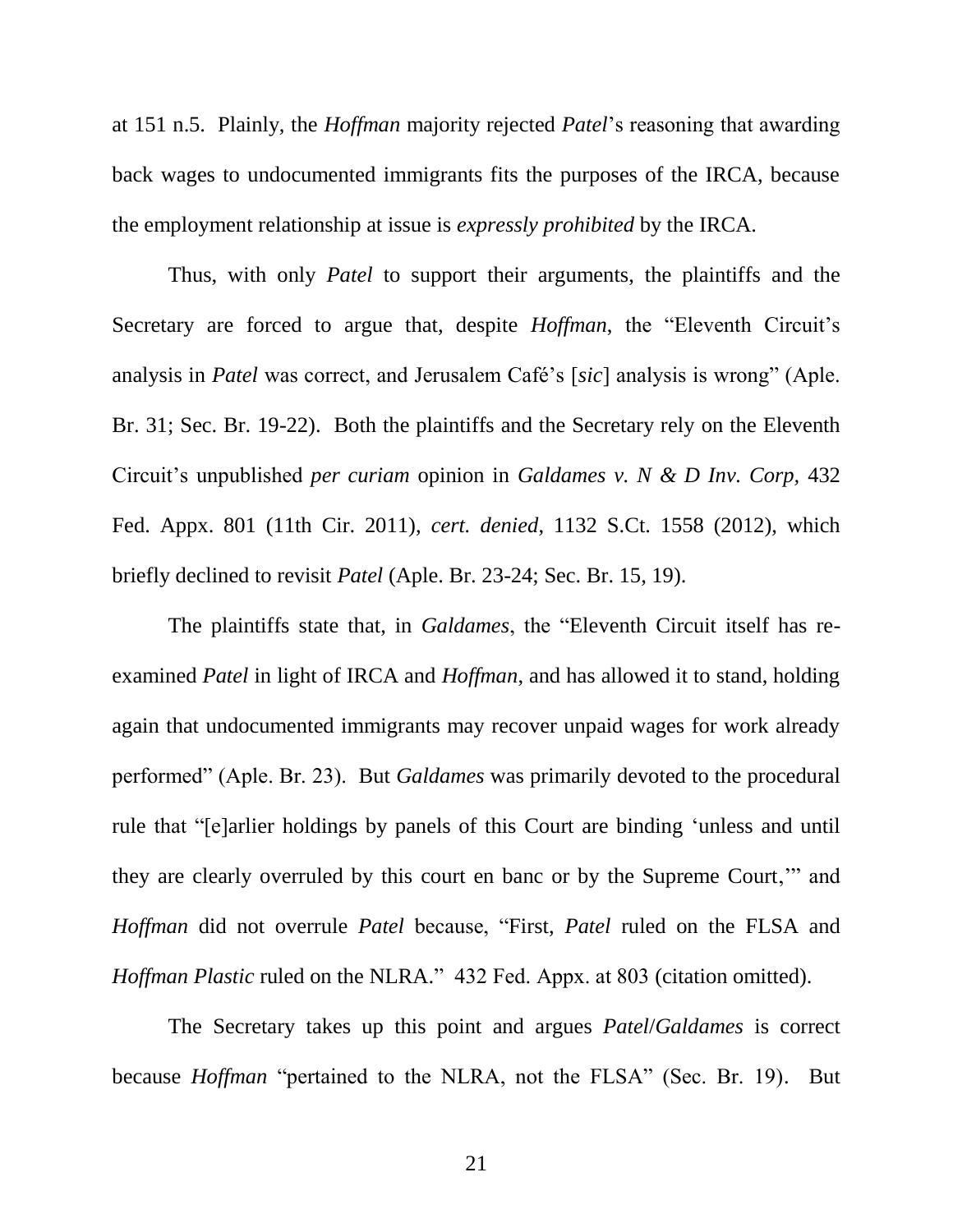*Patel*'s first reason for holding undocumented immigrants had standing to claim back-due wages despite the IRCA was that the pre-IRCA decision in *Sure-Tan* "weighs heavily in favor of Patel's contention that Congress did not intend to exclude undocumented aliens from the FLSA's coverage," because "Congress enacted both the FLSA and the NLRA as part of the social legislation of the 1930's. The two acts have similar objectives. More importantly the two acts similarly define the term 'employee,' and courts frequently look to decisions under the NLRA when defining the FLSA's coverage." *Patel*, 846 F.2d at 703.

*Hoffman*, however, explained the IRCA "significantly" changed the "legal landscape" that had existed at the time of *Sure-Tan* by "forcefully ma<sup>[king]</sup> combating the employment of illegal aliens central to the policy of immigration law." 535 U.S. at 147. Thus, the plaintiffs and Secretary are left with a paradox: advocating *Patel*'s holding that the FLSA and NLRA are similar and *Sure-Tan*'s NLRA framework applied to the FLSA while simultaneously arguing *Hoffman*'s NLRA holding, which overruled this part of *Sure-Tan*, cannot be applied to the FLSA because the FLSA and NLRA are different (per *Galdames*).

Rather, what the plaintiffs and Secretary beg this Court to do is engage in results-oriented jurisprudence: first determine the result they desire and only then craft a legal reasoning to reach it. In this case, however, their reasoning is two-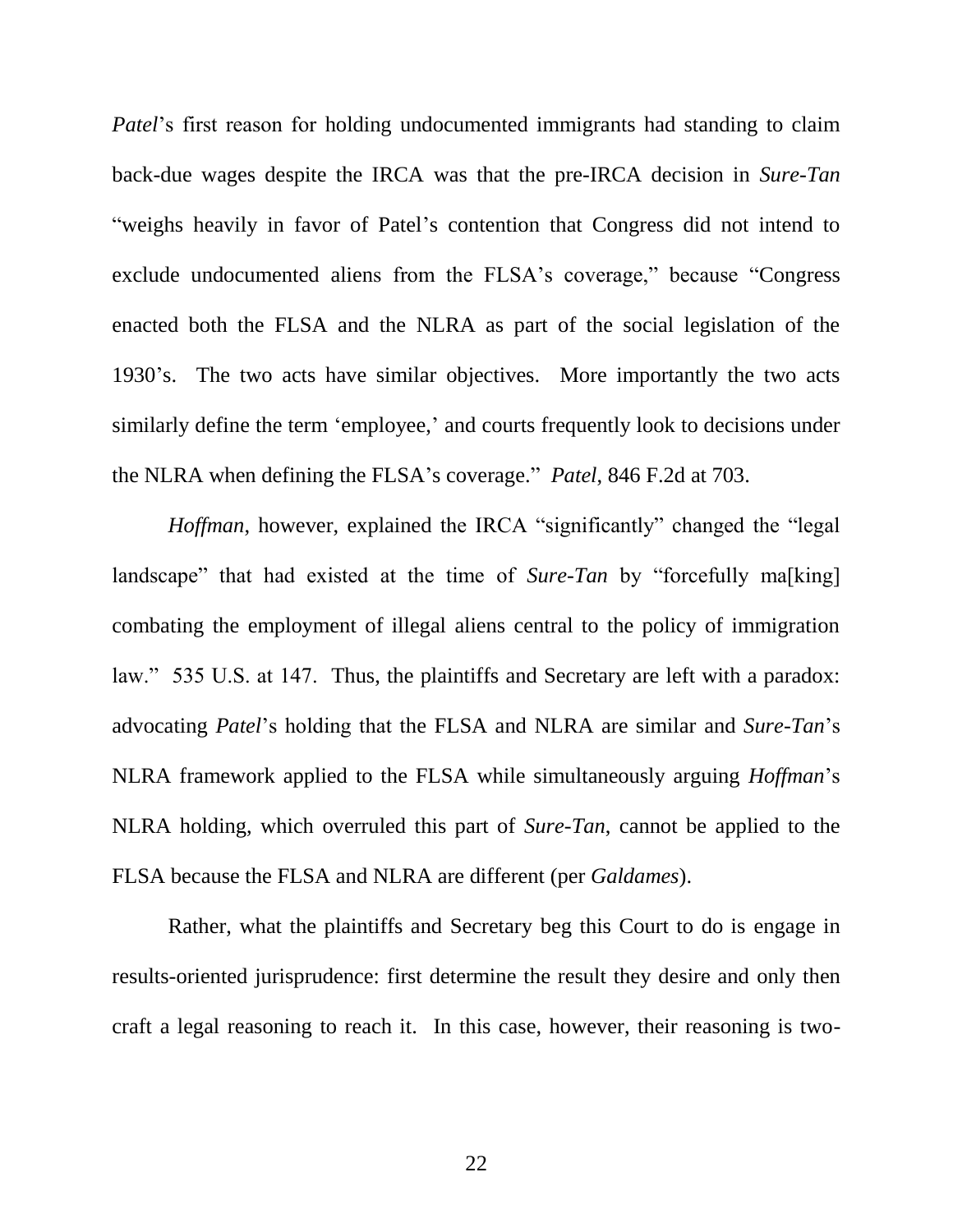faced. If the NLRA and FLSA are different, then *Patel*'s first reason is wrong.<sup>4</sup> If the NLRA and FLSA are similar, then *Galdames*'s reasoning is wrong. The plaintiffs and the Secretary cannot have it both ways.

Thus, the plaintiffs and the Secretary are forced to concentrate on the second part of the *Patel*/*Galdames* reasoning, which both opinions share in common: "If employers are not required to pay undocumented immigrants the same as American citizens or immigrants with proper documentation, they won't [*sic*]. They will thus perpetuate a secondary labor market that undercuts wages and job opportunities for workers who must be paid minimum wage and overtime" (Aple. Br. 32) (paraphrasing *Patel*, 846 F.2d at 704).

In their opening brief, the defendants already explained the glaring flaw in this reasoning – a rationale the Eleventh Circuit itself described as "seemingly anomalous" (Aplt. Br. 58-59) (quoting *Patel*, 846 F.2d at 704). Even if, as the plaintiffs desire, persons unlawfully "employing" undocumented immigrants<sup>5</sup> paid technically statutory amounts of minimum wage (which, in itself, would be

 $\overline{a}$ 

<sup>4</sup> This part of *Patel* is correct, and *Galdames* is wrong: as the two acts *are* similar, "courts frequently look to decisions under the NLRA when defining the FLSA's coverage." 846 F.2d at 703 (citing *Rutherford Food Corp. v. McComb*, 331 U.S. 722, 723 (1947); *Marshall v. Abbott Farms, Inc.*, 559 F.2d 1006, 1007 & n.1 (5th Cir. 1977)).

<sup>5</sup> The plaintiffs state the defendants "acknowledg[e] that they entered unlawful employment relationships with Plaintiffs" (Aple. Br. 33). This is untrue. The defendants admit no such thing, regardless of the jury's apparent contrary finding.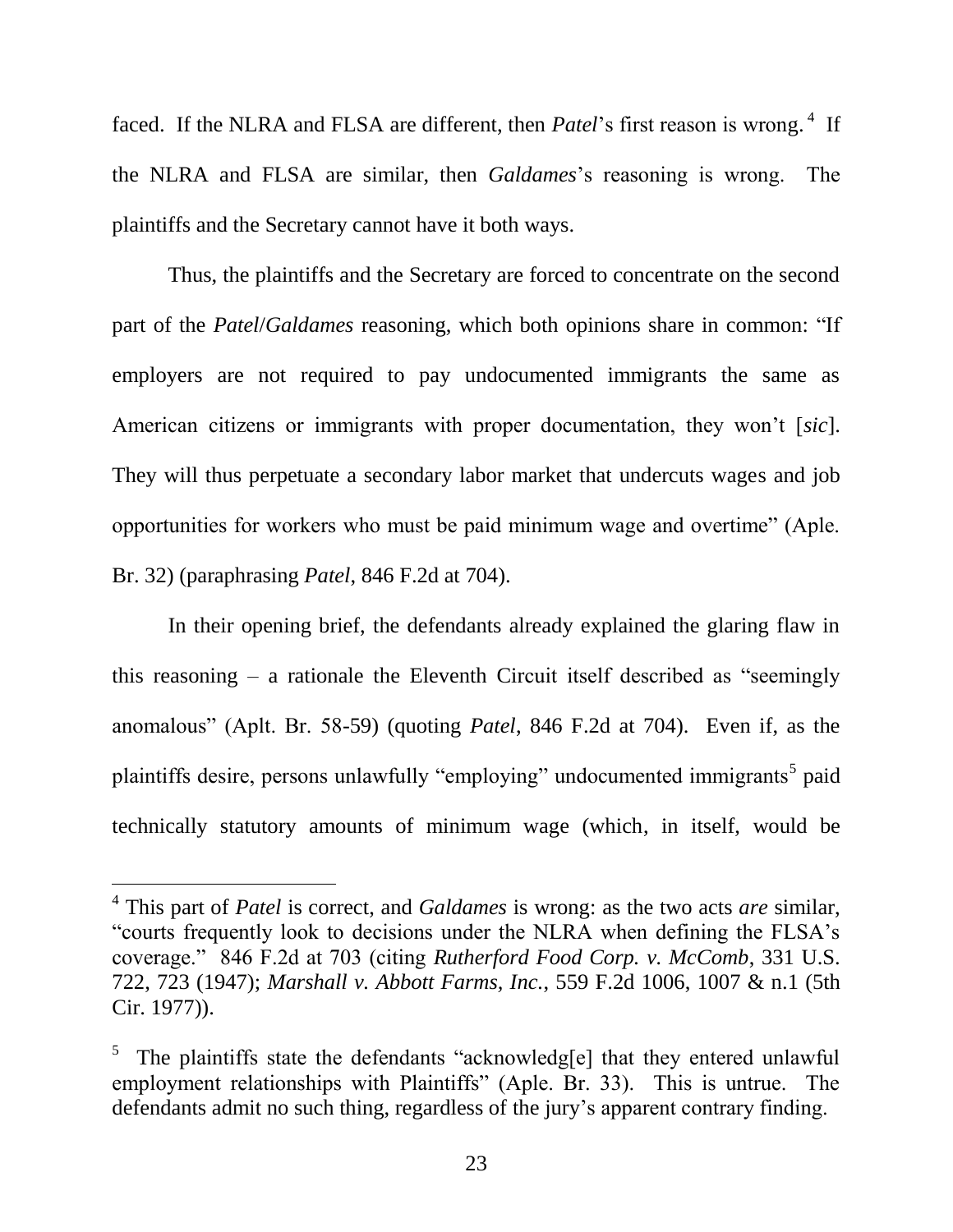illegal), they "would still pay less than minimum wage," as they would "pay in cash" and "not pay payroll taxes," as the plaintiffs recognize (Aple. Br. 31). As the Secretary notes, employers of undocumented immigrants under the existing black market already "have lower labor costs and may thereby gain an unfair advantage over competitors who comply with the law" (Sec. Br. 18).

Judicially legalizing this existing illegal market not only would directly scoff at the IRCA's express prohibitions, but it demonstrably would not provide any "minimization" of the existing "incentive to hire such workers," which is *why those workers are hired under the present black market* (Aple. Br. 32). There is already "a secondary labor market that undercuts wages and job opportunities for workers who must be paid minimum wage and overtime" (Aple. Br. 32).

If the Government truly wanted to curb this black market, it would concentrate on securing the American border and supply-side enforcement of the laws prohibiting undocumented immigrants from entering the country.<sup>6</sup> See, e.g., 8 U.S.C. § 1325 (prohibition on "improper entry by alien"). Judicial condonement would do nothing but perpetuate the black market for violating the IRCA.

The plaintiffs' and Secretary's argument is akin to saying it would aid federal drug policy to allow unpaid illegal narcotics distributors standing to enforce

 $\overline{a}$ 

<sup>&</sup>lt;sup>6</sup> Presently, the "Federal Government ... does not want to enforce the immigration laws as written, and leaves the States' borders unprotected against immigrants whom those laws would exclude." *Arizona v. United States*, 132 S.Ct. 2492, 2521 (2012) (Scalia, J., concurring in part and dissenting in part).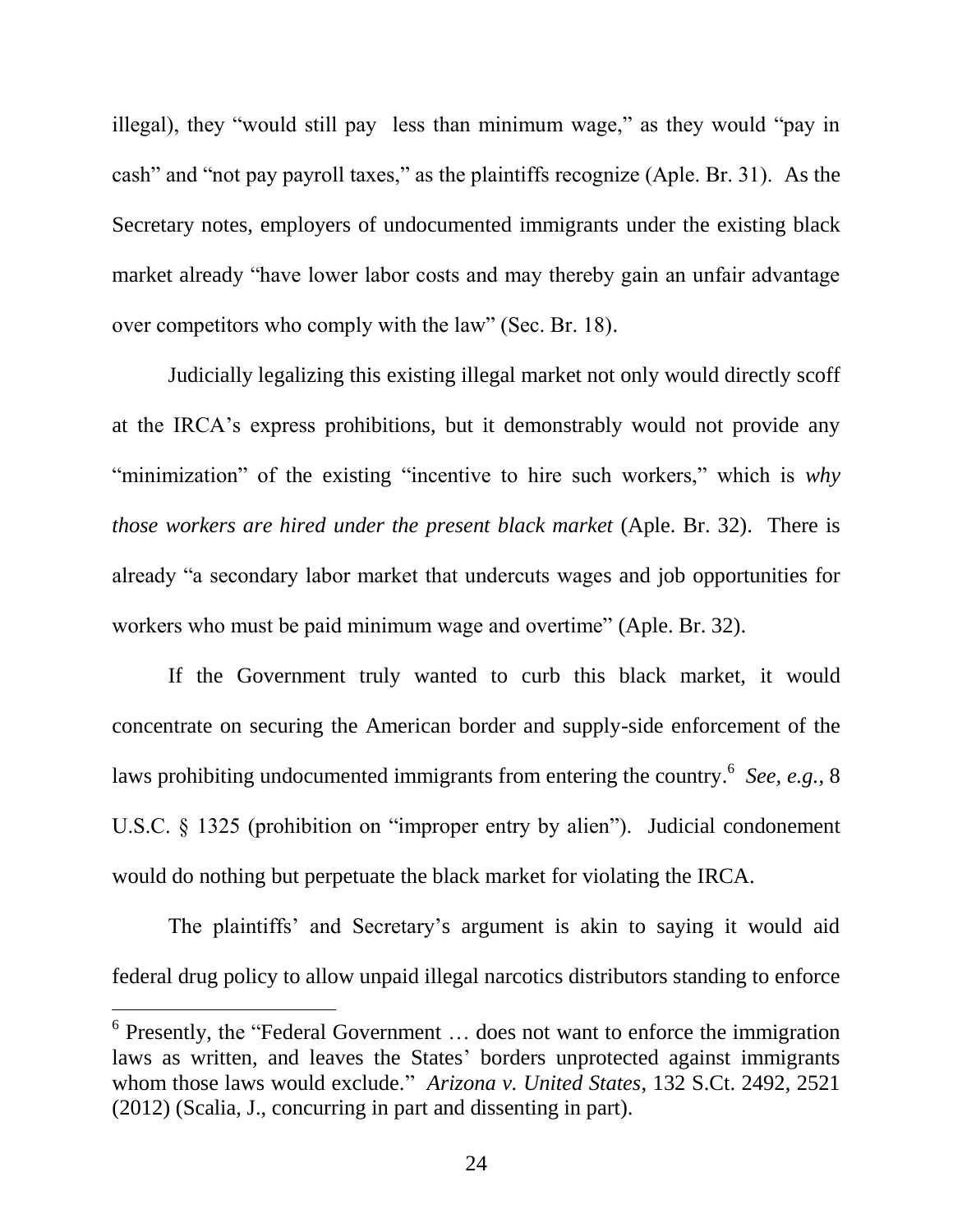their illegal contracts in court despite Congress's prohibitions in the Controlled Substances Act, 21 U.S.C. §§ 801, *et seq.*, because otherwise there will exist a private incentive to perpetuate the black market in drugs (and the violence that accompanies it). They would have this Court enter the Never-Never Land of "enforcing" statutory prohibitions by judicially overriding the same.

Whatever the "seemingly anomalous" wisdom of the *Patel* prohibitionenforcement-by-judicial-legalization reasoning, the Supreme Court has firmly rejected the notion that allowing technical, under-the-table wage-paying of undocumented immigrants "is entirely consistent with IRCA." *Hoffman*, 535 U.S. at 151 n.5. For, the IRCA "not only speaks directly to matters of employment but expressly criminalizes the … employment relationship at issue" between undocumented immigrants and would-be employers. *Id.*

The Secretary takes the *Patel* argument further and implies that, under the defendants' argument, undocumented immigrants legally could be enslaved: "Defendants would thus have this Court rule that IRCA's prohibition on hiring unauthorized workers means that employers who nevertheless employ undocumented workers and reap the benefits of their labor are completely immune from any requirement to pay wages as mandated under the FLSA" (Sec. Br. 25).

This suggestion utterly forgets that the IRCA makes employing undocumented immigrants *absolutely illegal*. As the President noted upon signing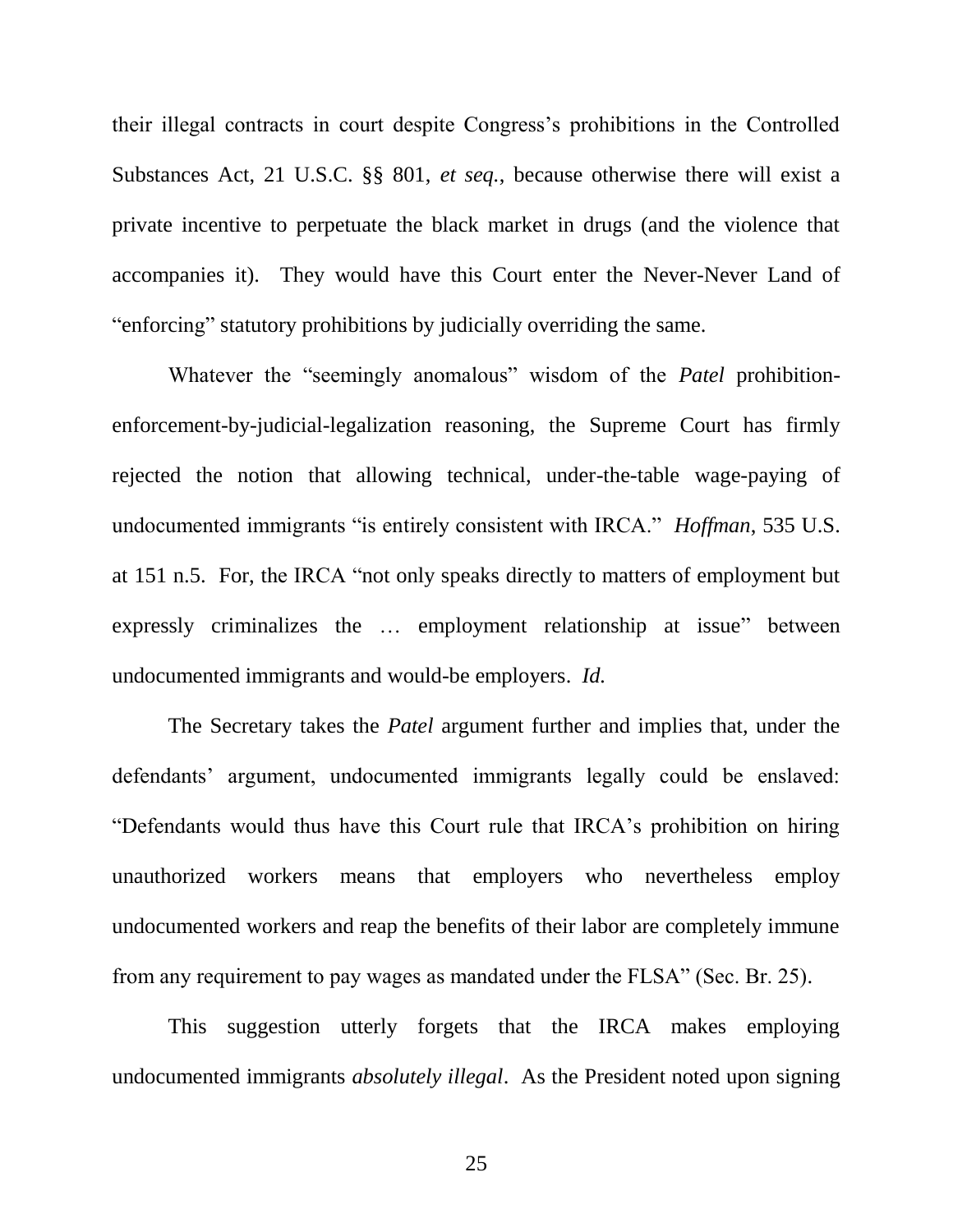the IRCA, its undocumented immigrant employment prohibition is "the keystone and major element of the act," and was designed to "remove the incentive for illegal immigration by eliminating the job opportunities which draw illegal aliens here." Ronald Reagan, "Statement on Signing the Immigration Reform and Control Act of 1986" (Nov. 6, 1986), *available at* [http://www.reagan.utexas.edu/archives/speeches/1986/110686b.htm.](http://www.reagan.utexas.edu/archives/speeches/1986/110686b.htm)

The FLSA, like the NLRA, is not an enforcement mechanism of the IRCA. The IRCA provides its own enforcement provisions: "Employers who violate IRCA are punished by civil fines, and may be subject to criminal prosecution." *Hoffman*, 535 U.S. at 148 (citing 8 U.S.C. §§ 1324a(e)(4)(A) and 1324a(f)). If a person is illegally employing an undocumented immigrant, the response the IRCA allows is not to *pay* the undocumented immigrant, but rather to punish the person violating the IRCA by employing him. If an undocumented immigrant is held to work against his will, he would have a separate civil rights cause of action for peonage and slavery, as well as pendent claims for false imprisonment; the enslaver also would face prosecution. *See* 42 U.S.C. §§ 1983, 1994; U.S. Const. amend. XIII; *United States v. Farrell*, 563 F.3d 364 (8th Cir. 2009).

But that was not the plaintiffs' claim here. Rather, they claimed they were employed by the defendants and were paid – just not to the amount the FLSA ostensibly would require. But before the federal minimum wage was enacted in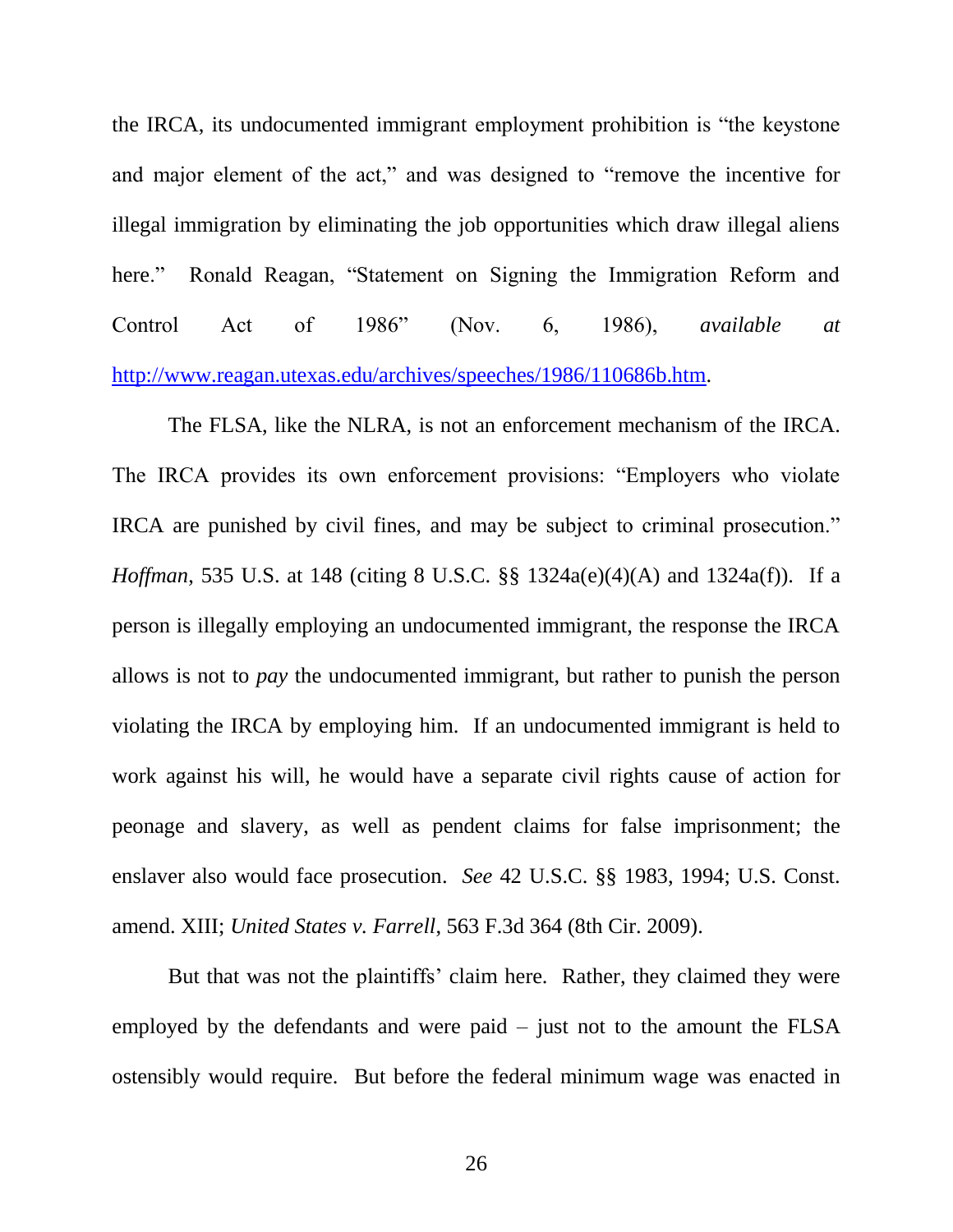the FLSA, there was no minimum wage, and thus the plaintiffs would have had no claim at all. In making employment of undocumented immigrants illegal in the IRCA, Congress merely returned them to that status. *Cf. Hoffman*, 535 U.S. at 148-49 (NLRA cannot provide back-due wages "that could not lawfully have been earned," as this would run "counter to policies underlying IRCA").

"It is the province of Congress, not the courts, to weigh one policy against another, while it is 'emphatically the province and duty of the judicial department to say what the law is.'" *Rivera*, 384 F.3d at 835 (Bea, J., dissenting from denial of rh'g en banc) (quoting *Marbury v. Madison*, 1 Cranch 137, 177 (1803)). Thus,

It is dubious that Congress intended that the societal value of [wage and hour] cases to be so important that the court should allow unauthorized aliens to violate the Immigration law. Such a proposition is utterly without antecedent. There is nothing in either the *Hoffman* opinion or caselaw to suggest that the policy concerns underlying [the FLSA] trump the policy considerations of the IRCA. The "policy considerations" of the NLRA have been national policy since 1935, [three] years longer than those of the [FLSA]. On the ... issue of … claimed [back due minimum wages], why can't that same 1986 Immigration Reform and Control Act trump the [1938 Fair Labor Standards Act] the way it did the 1935 Wagner Act?

*Id.*

As *Hoffman* broadly points out, the IRCA must trump contrary wage-paying employment laws, including the NLRA, Title VII, and yes, the FLSA. Congress has declared in the IRCA that undocumented immigrants cannot be employed or paid any wages. They cannot have standing to claim such wages under the FLSA.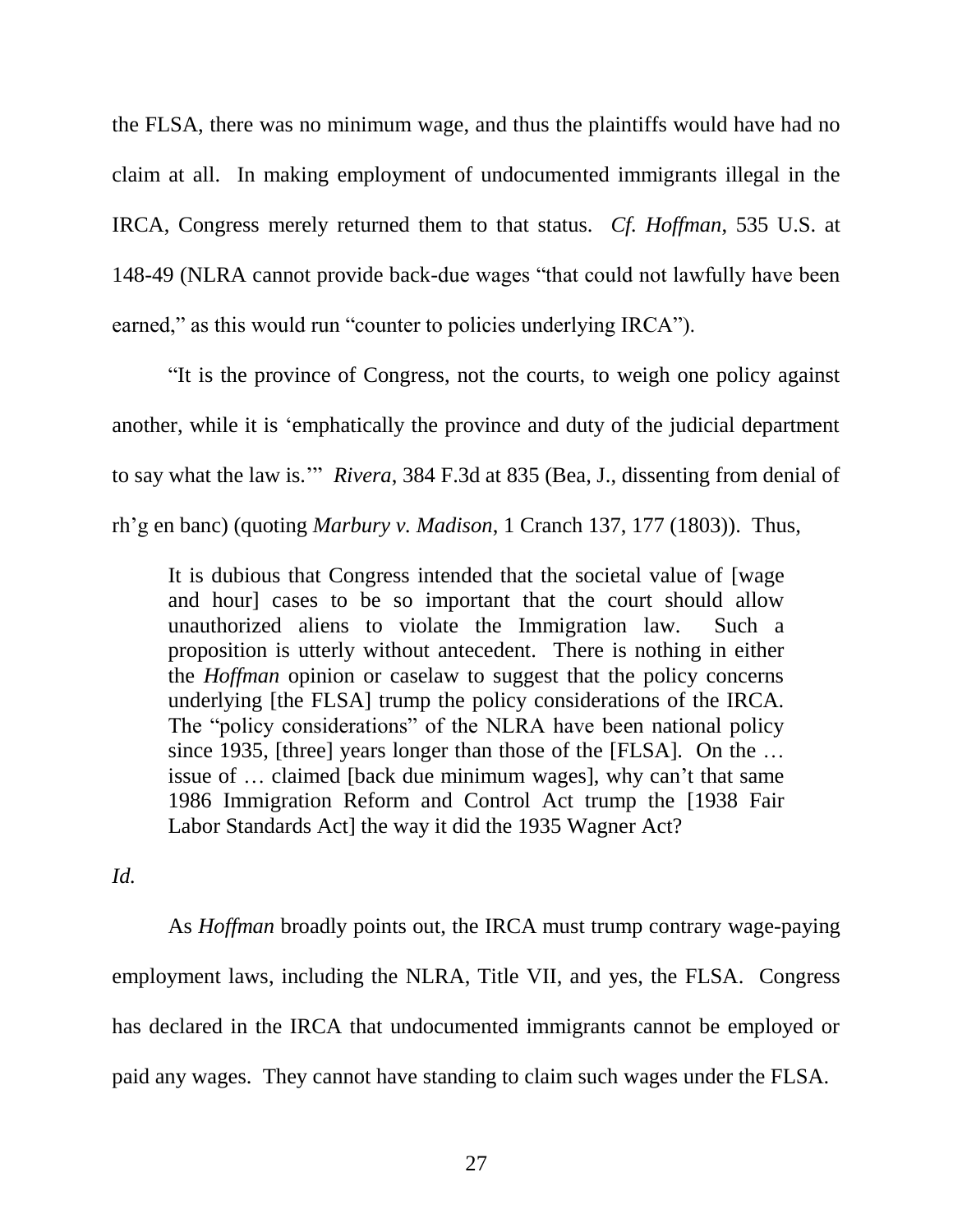**D. The Secretary of Labor's interpretation of the laws at issue in this case is incorrect and is not entitled to any deference from this Court.**

The Secretary also points to its "longstanding position" "that all workers are entitled to the minimum wage and overtime protections of the FLSA" (Sec. Br. 1). It invokes its "longstanding and consistent interpretation, articulated both before and after *Hoffman*, that the FLSA includes all workers regardless of immigration status" (Sec. Br. 15). It cites its own materials to show this (Aple. Br. 22).

Before *Hoffman*, of course, the Government's *also* took the position that undocumented immigrants are entitled to backpay under the NLRA. *See* Br. for the Nat'l Labor Relations Bd. in *Hoffman*, 2001 WL 1597748 at \*15 (Nov. 10, 2001) ("Congress did not bar undocumented aliens from receiving back pay as a remedy for violations of federal labor laws, and indeed in IRCA it authorized increased enforcement of labor laws by the Department of Labor, in recognition of the fact that such enforcement (including the possibility of back pay awards for undocumented aliens) would deter employment of undocumented aliens and would therefore deter illegal immigration"). The Supreme Court rejected this position. *Hoffman*, 535 U.S. at 148-51.

Having lost *Hoffman*, the Government (through the Secretary) seeks to limit *Hoffman*'s holding so as to resurrect its rejected argument. But in this case, the Secretary's continued insistence on this same "interpretation" of the interplay of federal immigration and labor laws is just as wrong as it was in *Hoffman*.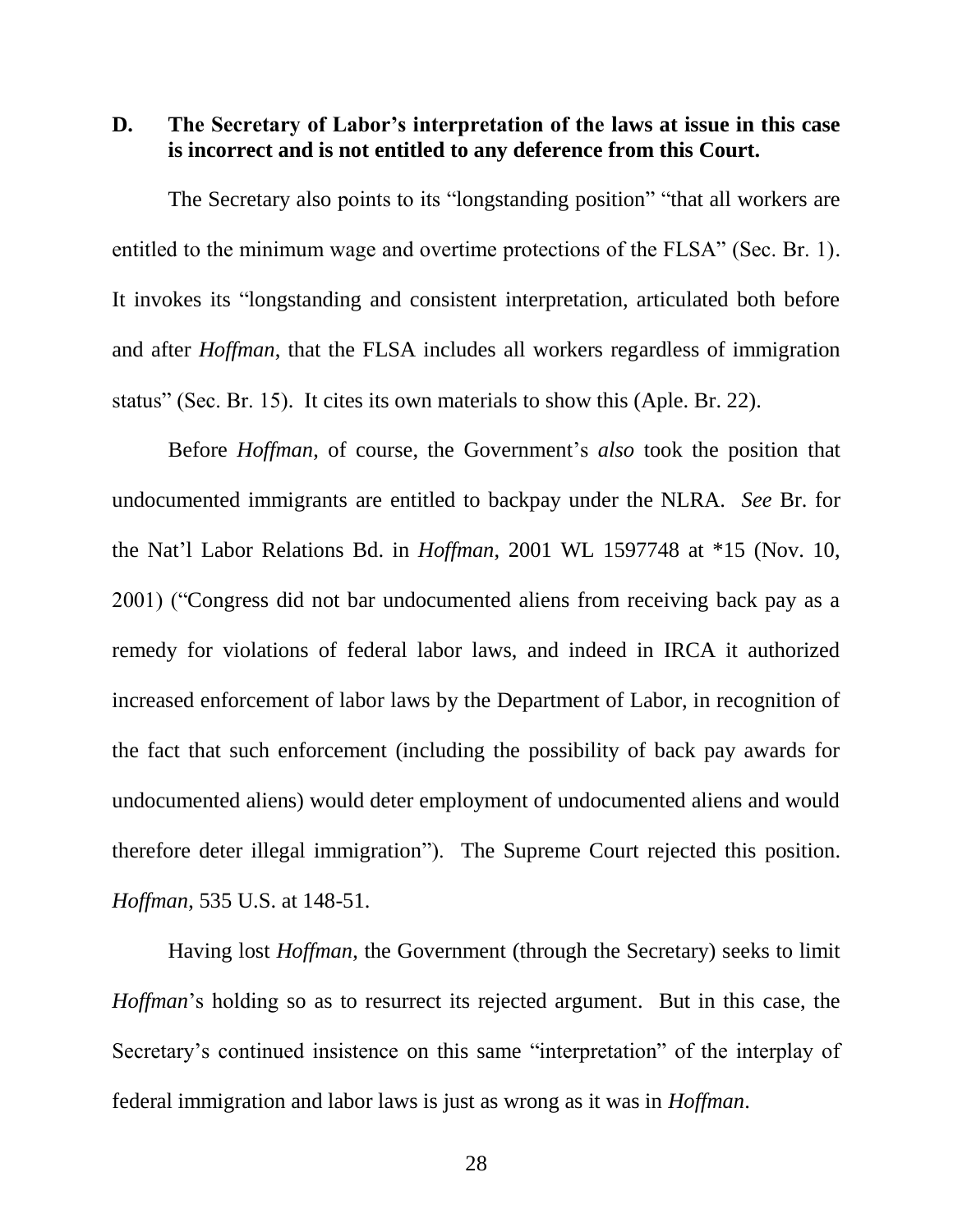Now, however, the Secretary insists it "is *entitled* to a degree of deference" from this Court (Sec. Br. 22) (emphasis added). But *Hoffman* expressly rejected any such deference. 535 U.S. at 144, 151 n.5. The Executive's preferred interpretation of laws is merely its suggestion. Indeed, especially recently, its interpretation of laws has been found not only wrong, but repugnant. *See, e.g.*, *Boumediene v. Bush*, 533 U.S. 723, 765 (2008) (accepting Government's position would make it "possible for the political branches to govern without legal restraint"); *United States v. Stevens*, 130 S.Ct. 1577, 1585 (2010) (Government's argument was "startling and dangerous"); *Hosanna-Tabor Evangelical Lutheran Church and School v. E.E.O.C.*, 132 S.Ct. 694, 706-07 (2012) (Government's "position" was "untenable," "remarkable," and had "no merit").

Simply put, federal courts of law "do not defer to the Government's reading of" the Constitution and our laws. *Holder v. Humanitarian Law Project*, 130 S.Ct. 2705, 2727 (2010). In this case, as in any other, that an argument comes from the Government gives it no more weight than from any other litigant. Just as in *Hoffman*, the Secretary's position in this case is contrary to the law. The Court should reject it.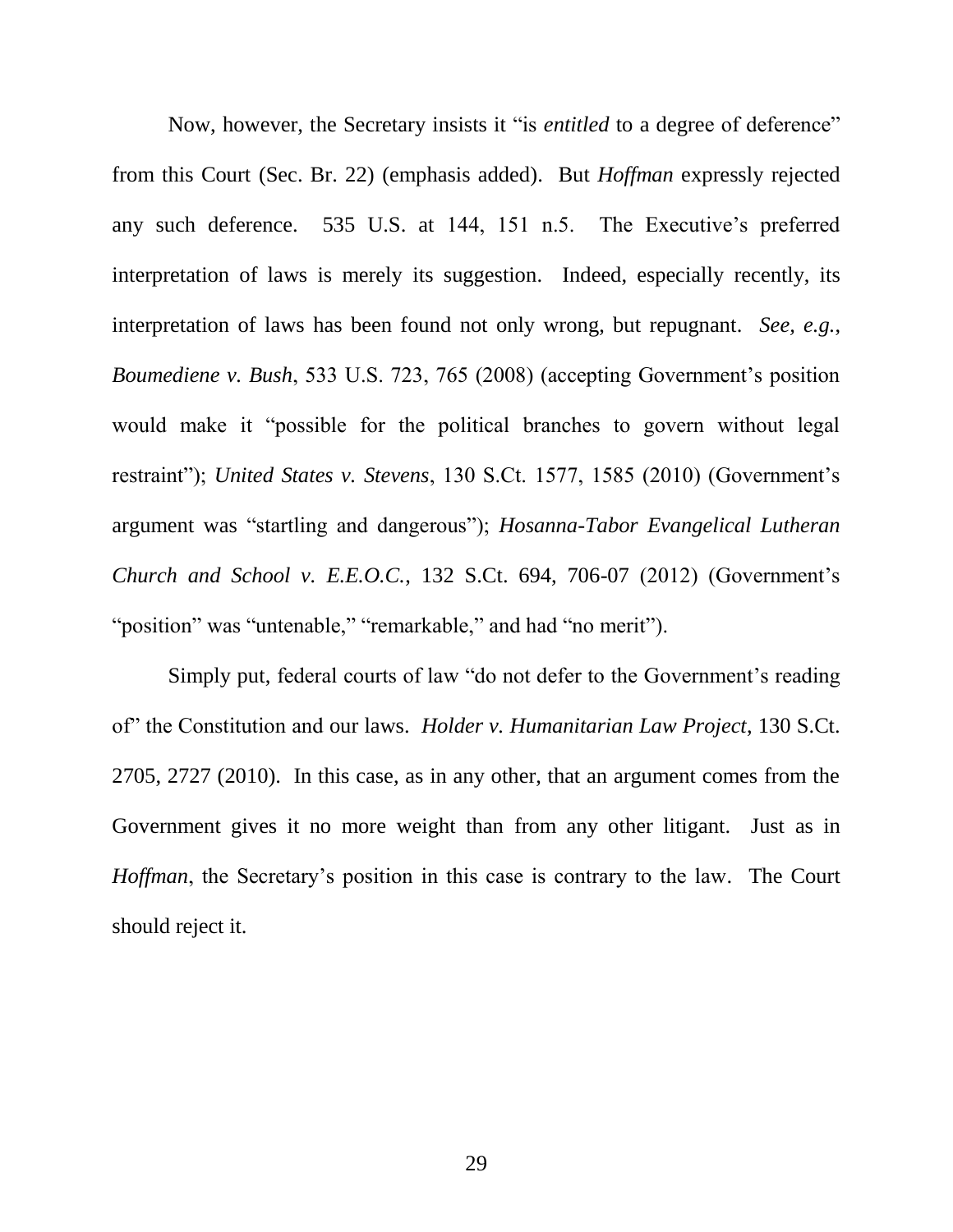#### **Reply as to Issue II**

In the second issue in their opening brief, the defendants explained how the district court erred in issuing an order in limine barring any mention of the plaintiffs' unlawful immigration status (Aplt. Br. 60-66). As they showed, this was because that evidence was relevant both the plaintiffs' right to recover and to the defendants' desired defense that they did not employ the plaintiffs because of that status. The order in limine effectively and improperly granted the plaintiffs summary judgment on that defendants. The defendants further explained how the last-minute vacation of the order in limine did not mitigate this error, because they were left with only a perfunctory, surprise basis on which to introduce this evidence.

In response, the plaintiffs and the Secretary fail to discuss *any* of the authorities on which the defendants rely in their opening brief. Instead, the plaintiffs argue "any error" in issuing the order in limine was "harmless," because some "evidence of Plaintiffs' immigration status came in, and ultimately the district court reversed its order" (Aple. Br. 33). As proof for this, they point to the course of discovery, in which the defendants "did not mention immigration status in written discovery" or in depositions (Aple. Br. 36).

The plaintiffs cite no authority that failure to ask certain questions in discovery related to a specific defense means that the defense cannot be  $-$  or was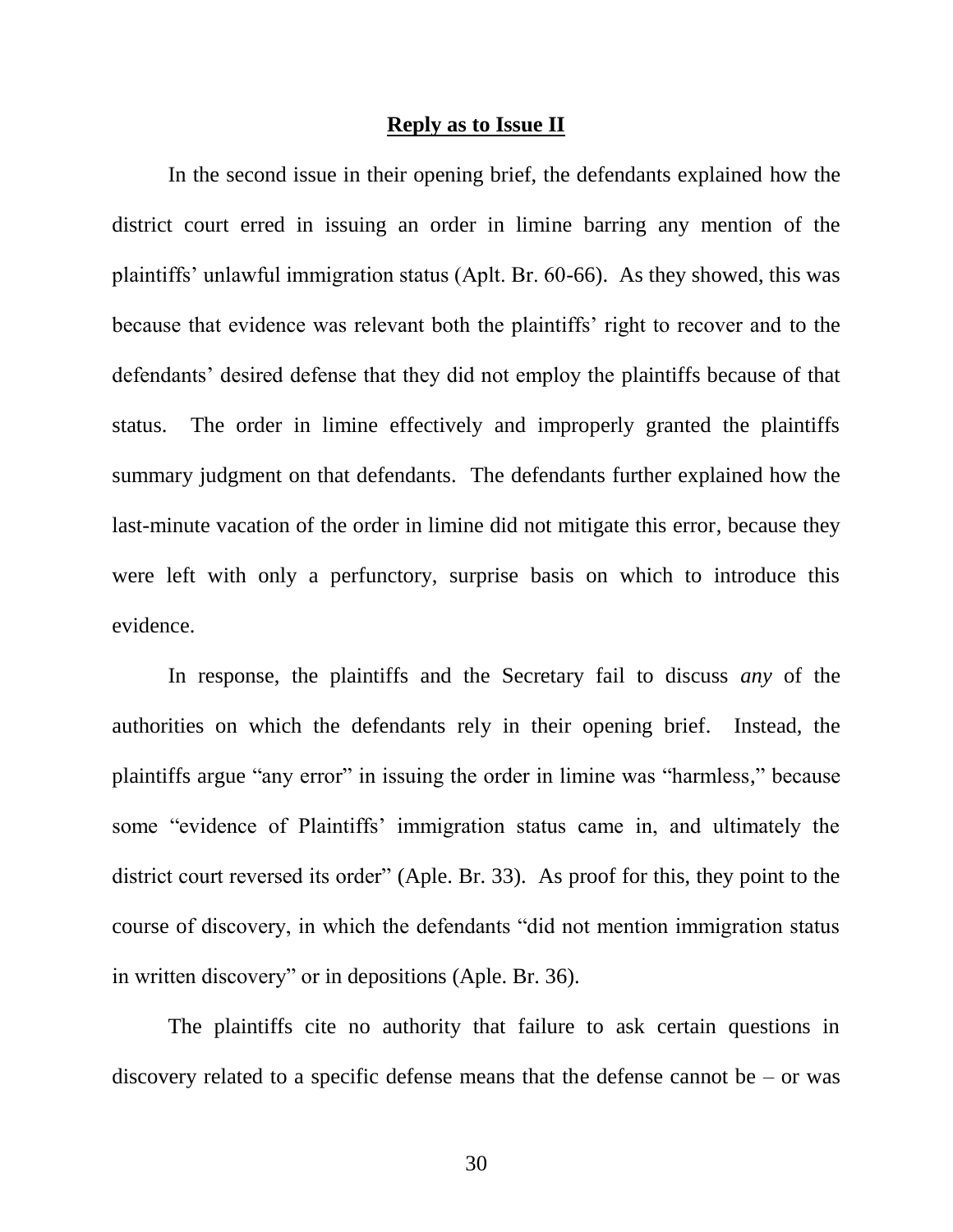not going to be – put on at trial. In this case, the plaintiffs' immigration status did not have to be a topic of discovery, because both sides knew the plaintiffs were undocumented (Transcript 403, 592-93). Indeed, that the defendants planned to put on their preferred defense is plain from their opposition to the plaintiffs' motion in limine (Joint Appendix 30). They desired to show that the plaintiffs' "illegal immigration status" was "the sole reason Defendants could not and did not employ Plaintiffs at Jerusalem Café [*sic*]" (Appx. 30).

As such, from the very start of trial, had the order in limine not been in place, the defendants' case would have been entirely different: that they did not employ the defendants solely because they were undocumented immigrants. "[W]hy aren't these guys on the payroll? Because Farid didn't want to put illegals on his payroll. Everybody that's on his payroll was legal" (Tr. 572). Instead, deprived of that defense, they were left to argue that "Plaintiffs volunteered to work for them without pay," which the district court found was "concocting a fantastic story" (Appx. 224). Only in the middle of the final witness's testimony, on the final day of trial, were the defendants able to introduce evidence for their actual defense from which, until then, they had been enjoined.

The plaintiffs, however, couch the timing of the immigration status coming in as "multiple times during the course of the Defendants' case-in-chief," "not once, but several times through their primary witness, during their case in chief,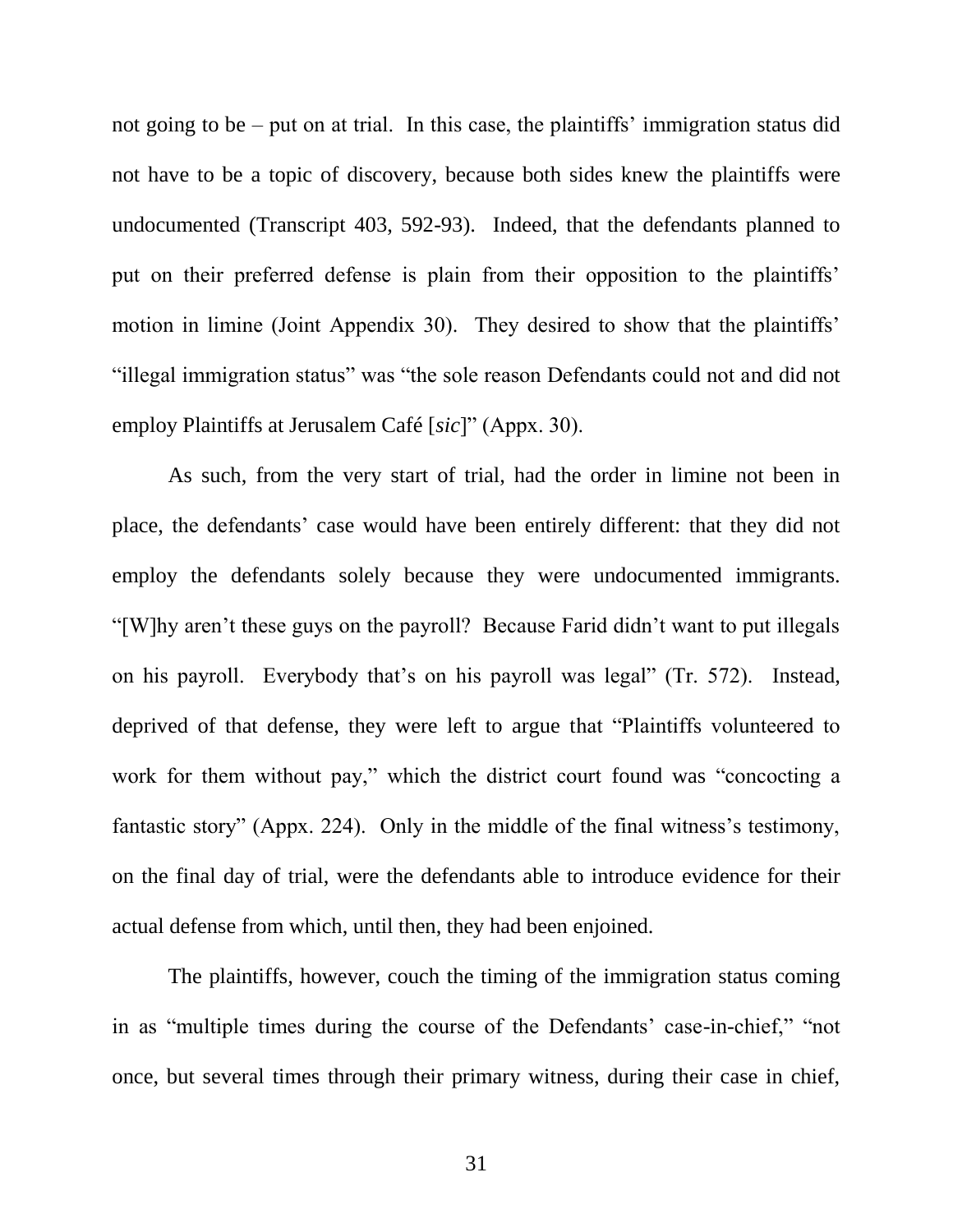and again during closing argument" (Aple. Br. 37). But this untenably downplays the course of the trial. After two-and-a-half days of the plaintiffs' case-in-chief, the defendants put on their case, which consisted of only two witnesses (Tr. 355). It was only in the middle of the testimony of the second witness, Farid Azzeh, that the district court dissolved its order in limine (Tr. 575-79). In the transcript, the turnabout comes only twenty pages before the end of testimony!

But for the order in limine, the entire course of the trial would have been different. The defense would have made the plaintiffs' immigration status the centerpiece of its case: that the defendants did not employ the plaintiffs because they were undocumented immigrants (Tr. 572). Instead, the court prohibited this defense until the middle of the final witness on the final day of trial, which conflicted with the defense they had put on until then. That was not "an adequate opportunity to present their case" without the order in limine (Aple. Br. 38).

Thus, as the plaintiffs aptly paraphrase, the "initial grant of the *in limine* motion still unfairly and irreparably harmed Defendants' case, because it changed how they presented their case, because they were not permitted an opportunity to cross examine [*sic*] Plaintiffs about this issue, and because counsel was unprepared to present testimony about this issue at the trial" (Aple. Br. 34).

The district court's error in suppressing any evidence of the plaintiffs' immigration status was anything but harmless.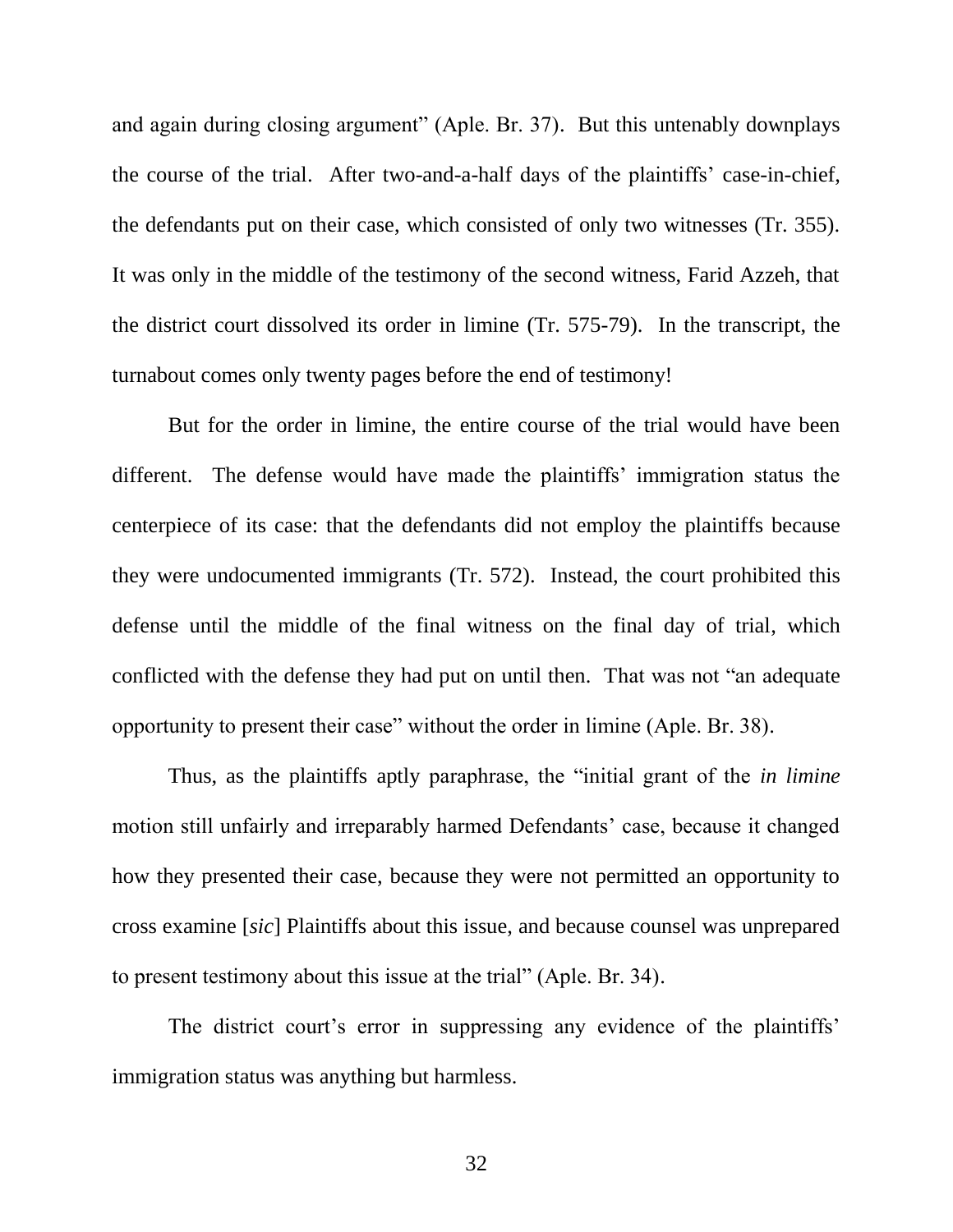### **Conclusion**

This Court should reverse the district court's judgment and remand this case with instructions to dismiss the plaintiffs' complaint. Alternatively, the Court should reverse the district court's judgment and remand this case for a new trial.

Respectfully submitted,

*Jonathan Sternberg, Attorney, P.C.*

 by /s/Jonathan Sternberg Jonathan Sternberg, Mo. #59533 1111 Main Street 7th Floor, Harzfeld's Building Kansas City, Missouri 64105 Telephone: (816) 474-3000 Facsimile: (816) 474-5533 E-mail: jonathan@sternberg-law.com

COUNSEL FOR APPELLANTS JERUSALEM CAFE, LLC FARID AZZEH ADEL ALAZZEH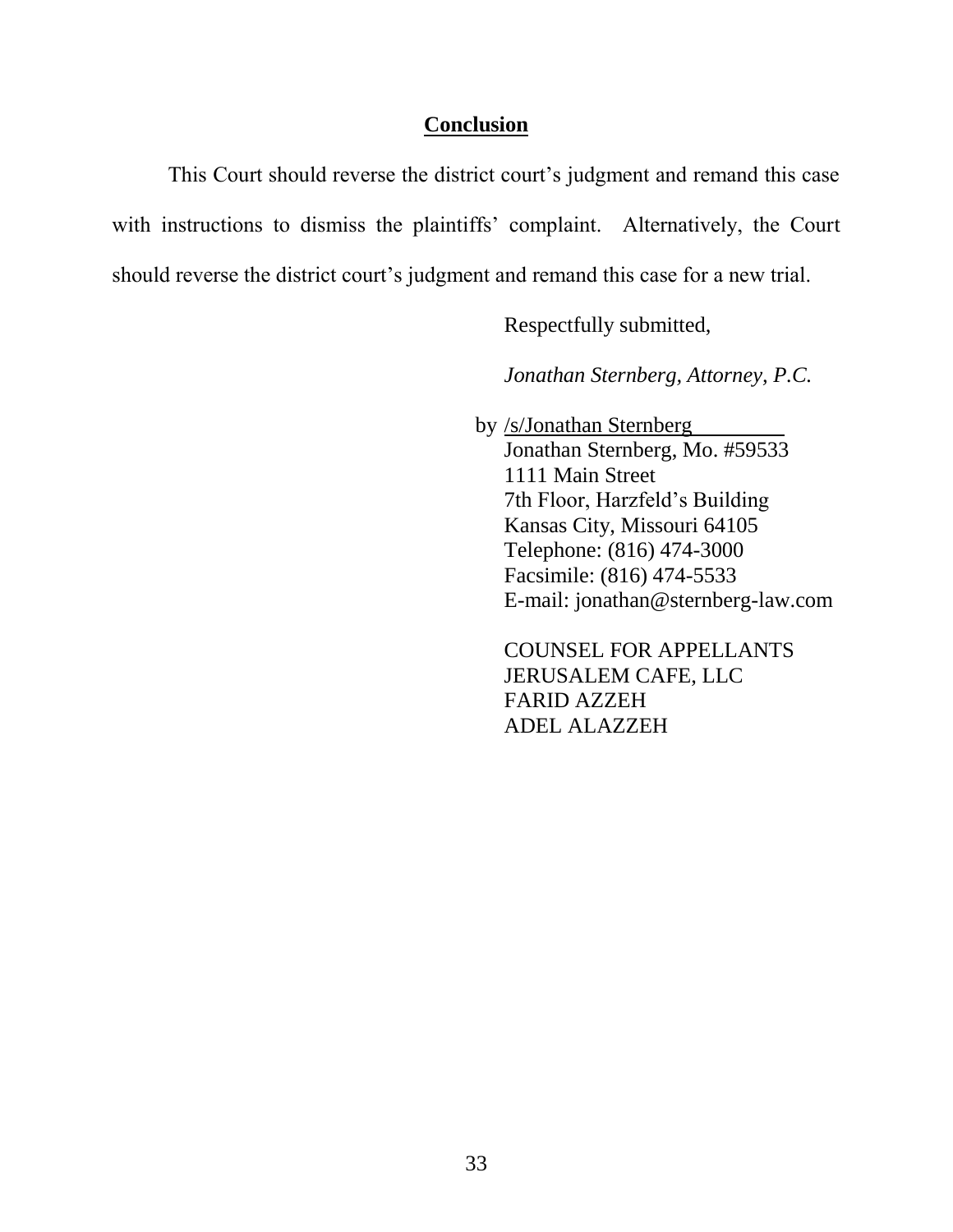## **Certificate of Compliance With Type-Volume Limitation, Typeface Requirements, and Type Style Requirements**

I hereby certify that this brief complies with the type-volume limitation of Fed. R. App. P.  $32(a)(7)(B)(ii)$ , because this brief contains 6,996 words, excluding the parts of the brief exempted by Rule  $32(a)(7)(B)(iii)$ .

I further certify that this brief complies with the typeface requirements of Rule  $32(a)(5)$  and the type style requirements of Rule  $32(a)(6)$ , because this brief has been prepared in a proportionally spaced typeface, Times New Roman size 14 font, using Microsoft Word 2010.

I further certify that the electronic copy of this Reply Brief of the Appellants filed via the Court's ECF system is an exact, searchable PDF copy thereof, that it was scanned for viruses using Microsoft Security Essentials and, according to that program, is free of viruses.

/s/Jonathan Sternberg Attorney